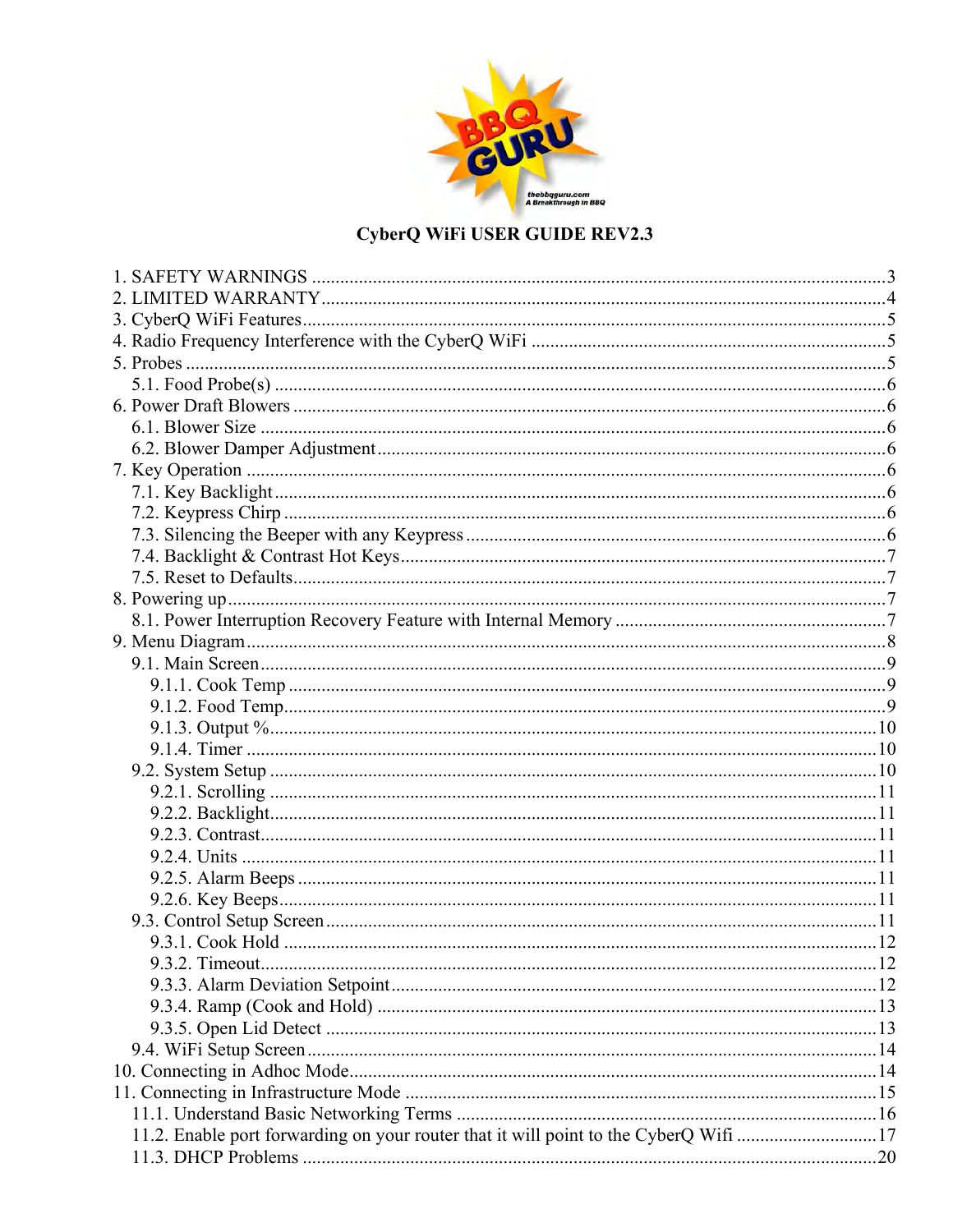| 18.1. My Computer shows I am connected to the CyberQ WiFi, but can't I view the webpages?27          |  |
|------------------------------------------------------------------------------------------------------|--|
|                                                                                                      |  |
| 18.3. Why doesn't the CyberQ Wifi show up in my list of DHCP clients on my router?28                 |  |
| 18.4. My router shows the CyberQ WiFi in the client list, but I cannot access the CyberQ WiFi from a |  |
| computer on the same LAN?                                                                            |  |
|                                                                                                      |  |
| 18.6. I am trying to setup the CyberQ in infrastructure mode. I have verified my settings for SSID,  |  |
| ENCRYPTION and KEY, but no ip address is shown during power up of the CyberQ                         |  |
|                                                                                                      |  |
|                                                                                                      |  |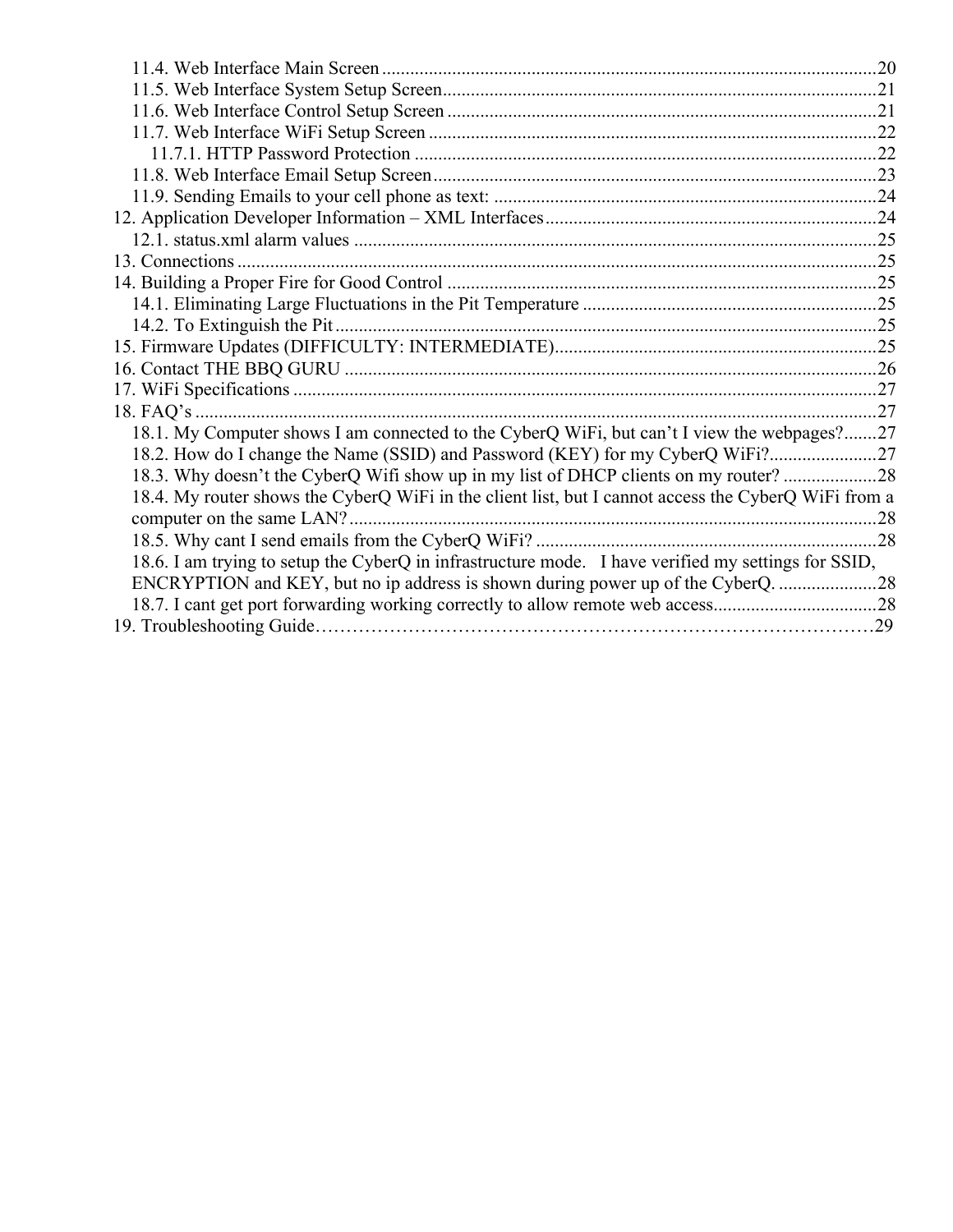#### **1.SAFETY WARNINGS INSTALLATION / SAFETY INFORMATION. READ AND UNDERSTAND THIS USERGUIDE COMPLETELY BEFORE INSTALLING OR USING THIS PRODUCT!!**

**WARNING**: FIRE HAZARD, BURN HAZARD!! Even quality electronics can fail CAUSING THE BLOWER TO RUN CONSTANTLY AND CAUSING EXCESSIVE TEMPERATURES! Power Draft Fans can get the temperature of your pit higher than through natural draft, so use extra caution in opening your pit and determining its placement. Always inspect your probe wires for damage. Damaged probe wires can cause the blower to run constantly causing your pit to become excessively hot.

**WARNING**: FIRE HAZARD, BURN HAZARD!! FLAMES, SPARKS AND LIT EMBERS CAN EXIT ANY OPENING ON YOUR PIT CAUSING FIRES - Keep your pit located a safe distance from anything flammable like buildings, walls, solvents, cars, fuel, wood piles, furniture, etc. and always use caution when opening the pit. Be aware that an ember that has fallen or is ejected from the charcoal cooker can be blown by a light wind into a garage or other structure, debris field, woods, or grass field and cause a fire to start. Always have a fire extinguisher and water supply close by. If the cooker is to be used on a wooden or combustible surface such as a wooden deck, always place the cooker on a non-flammable pad intended for this purpose.

WARNING: FIRE HAZARD, BURN HAZARD !! Even quality electronics can fail and cause the temperature to read incorrectly - BE SURE TO USE A REDUNDANT DIAL THERMOMETER AS A BACKUP TEMPERATURE SENSOR ON YOUR PIT – This will allow you to verify your control's temperature reading for your safety. Even though the CyberQ Wifi can be controlled remotely allowing you to cook while you are away, someone should always be present when your pit is cooking to prevent fires.

**WARNING**: SMOKE CAN COMBUST WHEN OXYGEN IS INTRODUCED AND PRODUCE SEVER BURNS – ALWAYS USE CAUTION WHEN OPENING THE LID OR DOOR OF YOUR PIT.

**WARNING**: KEEP YOUR CONTROL DRY – Allowing your control to get wet can cause damage to its electronics and/or make it operate incorrectly CREATING A HAZARDOUS CONDITION.

**WARNING**: Pit fires can occur when liquids are spilled or when cooking at temperatures that cause surfaces inside the cooker to reach the ignition temperature of fats. Never pour or toss water directly into a fat fire. Reduce the temperature by cooling the fire in the firebox with a water spray. Close the cooking chamber door and the firebox while it is steaming to smother the fire. This procedure may need to be repeated several times before the pit fire is under control.

**NOTE:** Pit fires can be largely avoided if the cooker is kept clean and free from fat buildup during or between cooks. Changing drip trays during a cook cycle will help keep flammable fats in the cooker to a minimum. Cooking temperatures should be kept low enough to avoid ignition. You are dealing with an open fire when you are cooking on charcoal and wood.

**WARNING**: There are hot surfaces on all parts of the cooker before during and after cooking. Always wear protective clothing when tending the cooker or attempting to extinguish a fire or dumping a firebox in the proper ash receptacle at the end of a cook. Always be ready to call your local Fire Company in the case of an emergency before the situation gets out of control.

**CAUTION**: fire danger is always present, even in the best of conditions. There is no substitute for continuous safety scrutiny on the part of the user.

WARNING: SHOCK HAZARD, HIGH VOLTAGE!! The power supply for this product is plugged into a 120 or 240 VAC Mains. THIS VOLTAGE CAN KILL OR HURT YOU. KEEP THE POWER SUPPLY AWAY FROM WATER AND OFF OF THE GROUND do not let it get exposed to rain or snow and NEVER TOUCH THE POWER SUPPLY IF IT GETS WET.

To satisfy FCC RF Exposure requirements for mobile and base station transmission devices, a separation distance of 20 cm or more should be maintained between the antenna of this device and persons during operation. To ensure compliance, operation at closer than this distance is not recommended. The antenna(s) used for this transmitter must not be co-located or operating in conjunction with any other antenna or transmitter.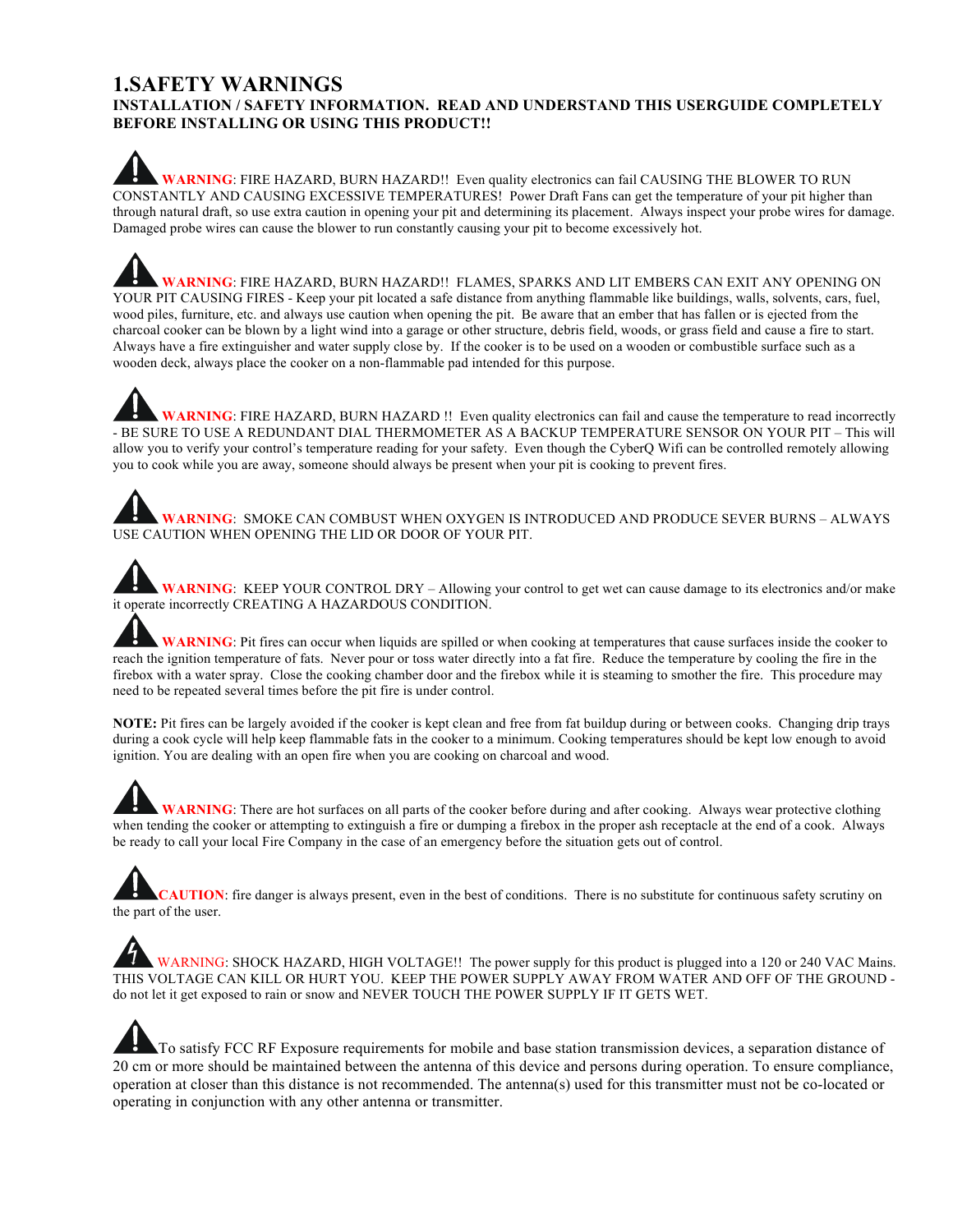## **2.LIMITED WARRANTY**

#### **BBQ Guru Limited Warranty & Return/Repair Policy**

Effective January 1 2014

#### **Products eligible for return and exchange**

#### **Return criteria**

To qualify, all returns and exchanges must be accompanied by the original receipt, the original documentation, instruction manuals, parts and components (including probes, controller, and accessories) and the original manufacturer packaging. Failure to include such items may prevent or delay your refund or exchange.

The BBQ Guru will not accept the following items for return: (i) items that have been personalized or customized: (ii) special order items, if not part of the BBQ Guru retail sales offering (iii) items that have been used, altered or that show wear or damage; (iv) gift cards (v) services. Items must be in a condition that permits us to resell them.

#### **Control and Accessory Parts Warranty**

**DigiQ DX2, CyberQ Wifi and PartyQ controls** (1 Year limited Warranty) THE BBQ GURU warrants this product to be free from defect in workmanship and materials for a period of 1 year from the date of purchase.

Should the unit malfunction within the warranty period, you must email *support@thebbqguru.com* to get a Return Material Authorization (RMA) number to return it to the factory. If defective, it will be repaired or replaced (at the discretion of BBQ Guru) at no cost. There are no user serviceable parts on this unit.

This warranty is void if the unit shows evidence of tampering or being subjected to moisture, excessive heat, corrosion or other misuse. Components with excessive wear or damage due to misuse will not be covered under warranty.

THE BBQ GURU shall not be responsible for any damage or losses, however caused, which may be experienced as a result of the installation or use of this product. THE BBQ GURU's liability for any breach of this agreement shall not exceed the purchase price paid E. & E.O.

If your control, probe power pack or fan is malfunctioning and is out of warranty, we may be able to troubleshoot it by phone or email. If it is determined that your part has been damaged in any way during use we will recommend that you purchase a new part.

Pit/Food Probes, Fans and Power Packs and other Accessories (90 day warranty) THE BBQ GURU warrants these products to be free from defect in workmanship and materials for a period of 90 days from the date of purchase.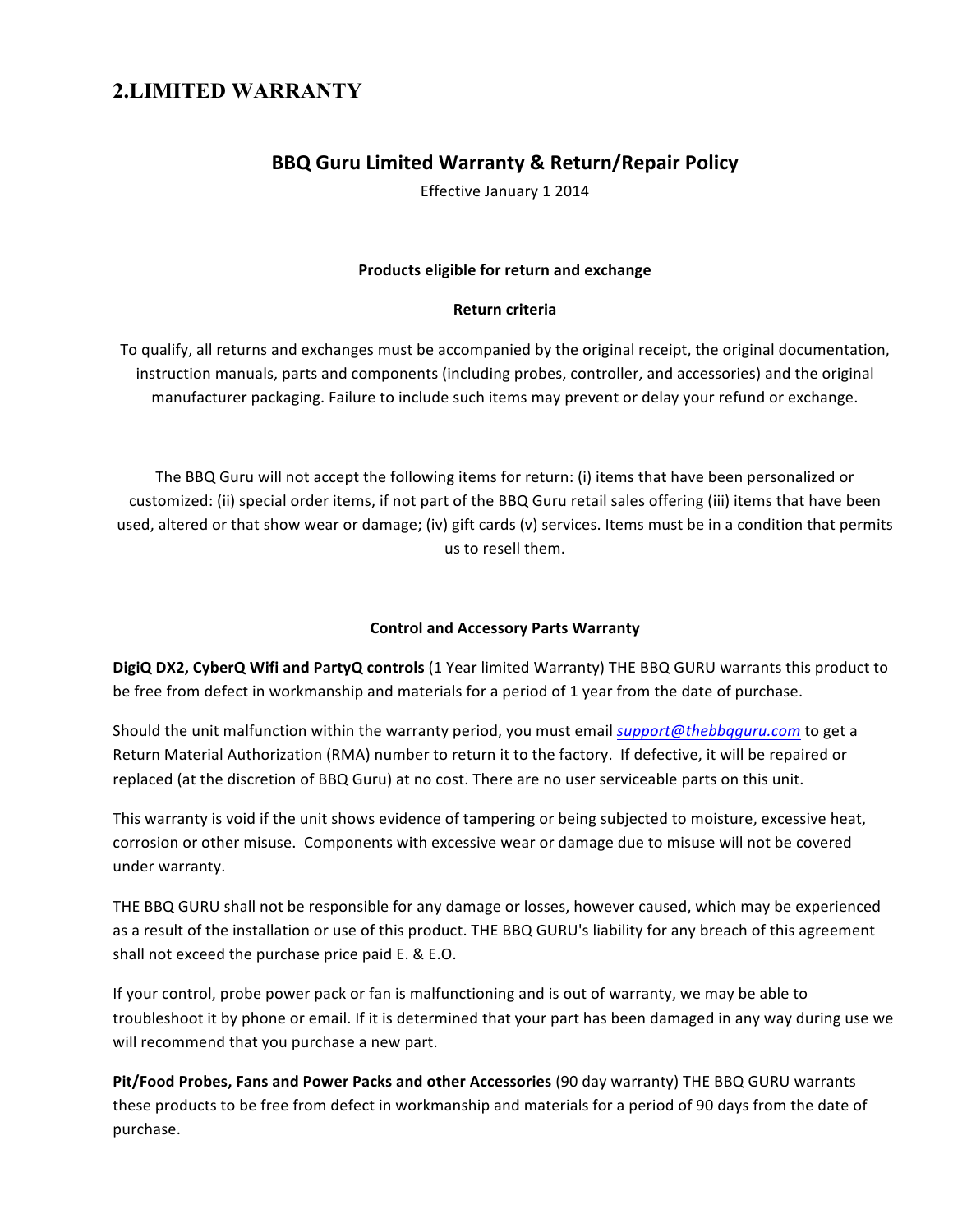## **3.CyberQ WiFi Features**

- Built in Wifi Web Server allows remote access from your mobile device or PC
- 2.4 GHz, IEEE Std. 802.11g™, Wi-Fi® certified (WFA ID: WFA7150)
- 16 Character by two line backlit LCD display
- Email Alert Capability
- Rugged, armored high-temperature pit and food (meat) probes
- Controls your pit and monitors up to 3 food (meat) temperatures
- All new full-time adaptive control algorithm learns your pit to control better stability / accuracy
- Open lid detect senses when the pit's lid is open to minimize the temperature disturbance and recover quickly to the setpoint, can be turned on /off (default is ON)
- Exclusive low and slow ramp down feature (cook and hold) ramps your pit down on rising food (meat) temperatures, so your food (meat) never overcooks
- Scrolling display shows all of your temps, time, and status
- Audible alarm sounds on food (meat) done (default is ON)
- Adjustable deviation alarm sounds when your pits temp goes either too high or low
- Real time blower status indication and output % helps you to measure fuel use
- Display in degrees F or C
- User adjustable # of beeps setting
- 32 to 475 deg F range with  $+/- 2$  deg F accuracy
- Runs on 100-240VAC (for worldwide use) or 12VDC for automotive supply use

## **4.Radio Frequency Interference with the CyberQ WiFi**

Other 2.4GHz such as cordless phones and wireless networked devices may cause interference with the CyberQ WiFi and prevent a reliable connection. It is the customer's responsibility to diagnose the source of the interference and determine which devices need to be turned off or eliminated from the installation.

## **5.Probes**

The probes provided with your CyberQ WiFi are rugged stainless steel precision thermocouples. These are not low cost thermistors like inexpensive monitors. The thermocouple wires have an armor braid with moisture and smoke resistant teflon insulation that is rated for temperatures up to 500 degrees F. The user can pass these thin wires under the lid of the grill or through a small hole opening without creating a large gap which would allow air to get through (air intrusion). Be careful not to kink these rugged yet small wires or let them come in contact with flames. These probes are user-replaceable and are available at *www.thebbqguru.com;* we recommend having a spare set for unforeseen emergencies.

Important Note: Be sure to fully insert your probes into the control. Push the plug into the receptacle until you feel and hear it snap in place. If you do not plug the probes in securely, you may experience sporadic temperature readings and the CyberQ WiFi will not control your cooker accurately. The temperature may also read low causing you cooker to get excessively hot.

 Important Note: The pit probe must be placed in the pit for proper temperature regulation. If the pit probe is not located in the pit, proper control will not take place. This can cause the blower to run constantly causing your pit to become excessively hot.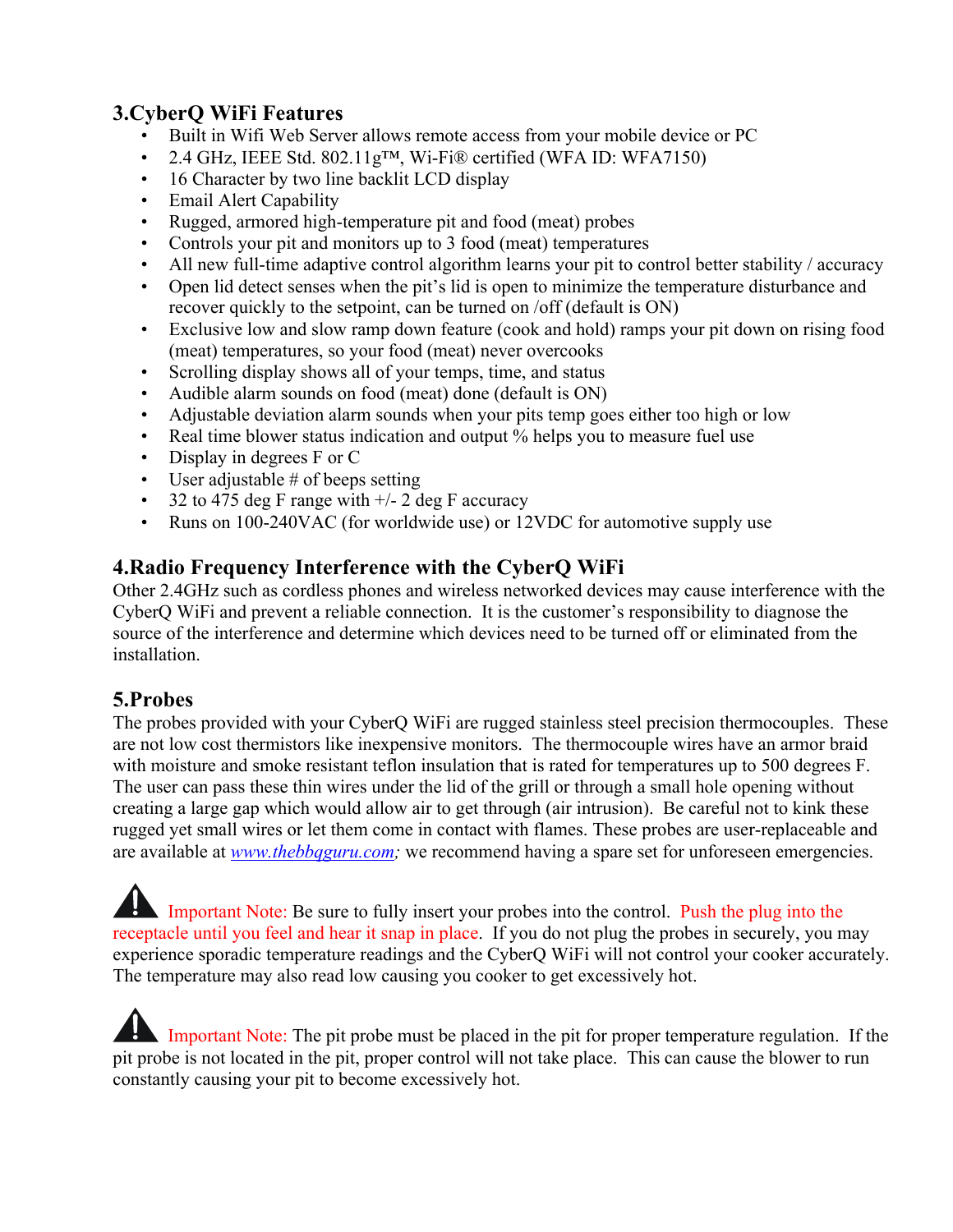## 5.1.Food Probe(s)

If you decide not to use the food probe(s), they should be unplugged before applying power to the CyberQ WiFi, not during operation. This will allow the CyberQ WiFi time to sense how you are trying to cook and configure its alarm operation to prevent false food alarms. You can also leave the food probe plugged in and just not use it.

#### **6.Power Draft Blowers**

All blowers are equipped with an adjustable damper and an aluminum nozzle. The blower housing is constructed of stainless steel for a clean, durable and long lasting finish.

#### 6.1.Blower Size

The Standard 4 CFM blower is good for small or medium size grills and smokers. The 10 CFM and 25 CFM blowers are good for medium and large grills and smokers.

#### 6.2.Blower Damper Adjustment

The adjustable damper can be completely closed to kill the fire, or can be adjusted to a small opening for cold smoking (very low temps). This feature allows the user to make fine adjustments on their own grill or smoker due to natural drafts that effects cooking temperature during the blower's off cycle. Testing on different settings is recommended. Open damper fully for quick start up or grilling at high temperatures. Close 1/2 way for smaller cookers or low and slow cooking. Close ¾ of the way for cold smoking.

#### **7.Key Operation**

UPA - Indexes value up / scrolls **DOWN** - Indexes value down / scrolls **LEFT**  $\triangleleft$  - Selects digit / previous menu **RIGHT**  $\triangleright$  - Selects digit / next menu **MODIFY/ENTER (M/E) ●** - Selects / saves, (powers up/down when held down) **UP + DOWN ▲ +**  $\blacktriangledown$  **- Access / leave Setup menu** 

#### 7.1.Key Backlight

The Key Backlight blinks, showing when there is WiFi activity.

#### 7.2.Keypress Chirp

Whenever a key is pressed a short chirp occurs on the beeper as user feedback for a valid keypress. The default value is ON.

#### 7.3.Silencing the Beeper with any Keypress

Anytime the beeper is sounding, pressing any key will silence it and clear the alarm condition. To turn the alarm beeper off, set the Alarm Beeps in the System Setup menu to zero.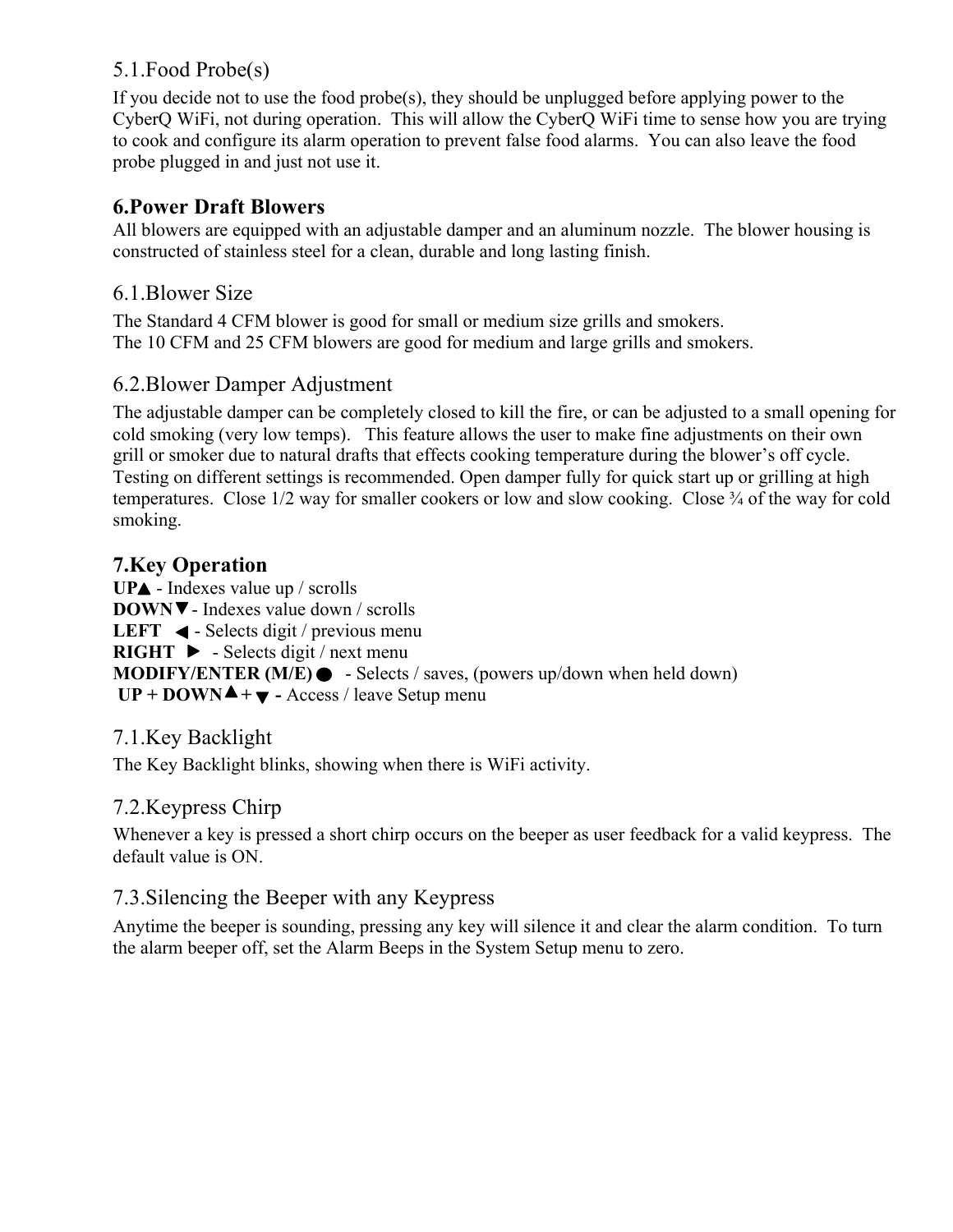## 7.4. Backlight & Contrast Hot Keys

The contrast and brightness can be adjusted by the "hot keys" described below and in the system setup menu.

Pressing the M/E KEY and UP KEY increases the Backlight brightness. Pressing the M/E KEY and DOWN KEY decreases the Backlight brightness. Pressing the M/E KEY and RIGHT KEY increases the Display contrast. Pressing the M/E KEY and LEFT KEY decreases the Display contrast.

## 7.5. Reset to Defaults

Holding down all four arrow keys (UP, DOWN, LEFT, RIGHT) for approximately 5 seconds will reset all setting to factory defaults. The CyberQ Wifi will then show RESETTING EEPROM and restart.

## **8.Powering up**

Upon application of power the following screen will display:



Then the IP address, adhoc (ADHC) or infrastructure (INFS) will be displayed for 5 seconds as follows:

**ADHOC PAIRING...** 192.168.101.10

See section 10. Connecting in Adhoc Mode for more details on this screen.

**TURNING OFF -** To turn the CyberQ Wifi off, press and hold the M/E key for 4 seconds. **TURNRING ON -** To turn CyberQ Wifi on, press and hold the M/E key for 2 seconds.

## 8.1.Power Interruption Recovery Feature with Internal Memory

Because of the internal EEPROM memory, if there is a brief or sustained power interruption at any time while cooking with your CyberO WiFi, the unit will automatically restart and continue to control your grill/smoker at the same settings you originally set once power is restored. If you are operating in infrastructure mode on your network, the network service should not be interrupted. If you are operating in adhoc mode, you may need to disconnect your PC or mobile device from the network, and reset power to the CyberQ Wifi.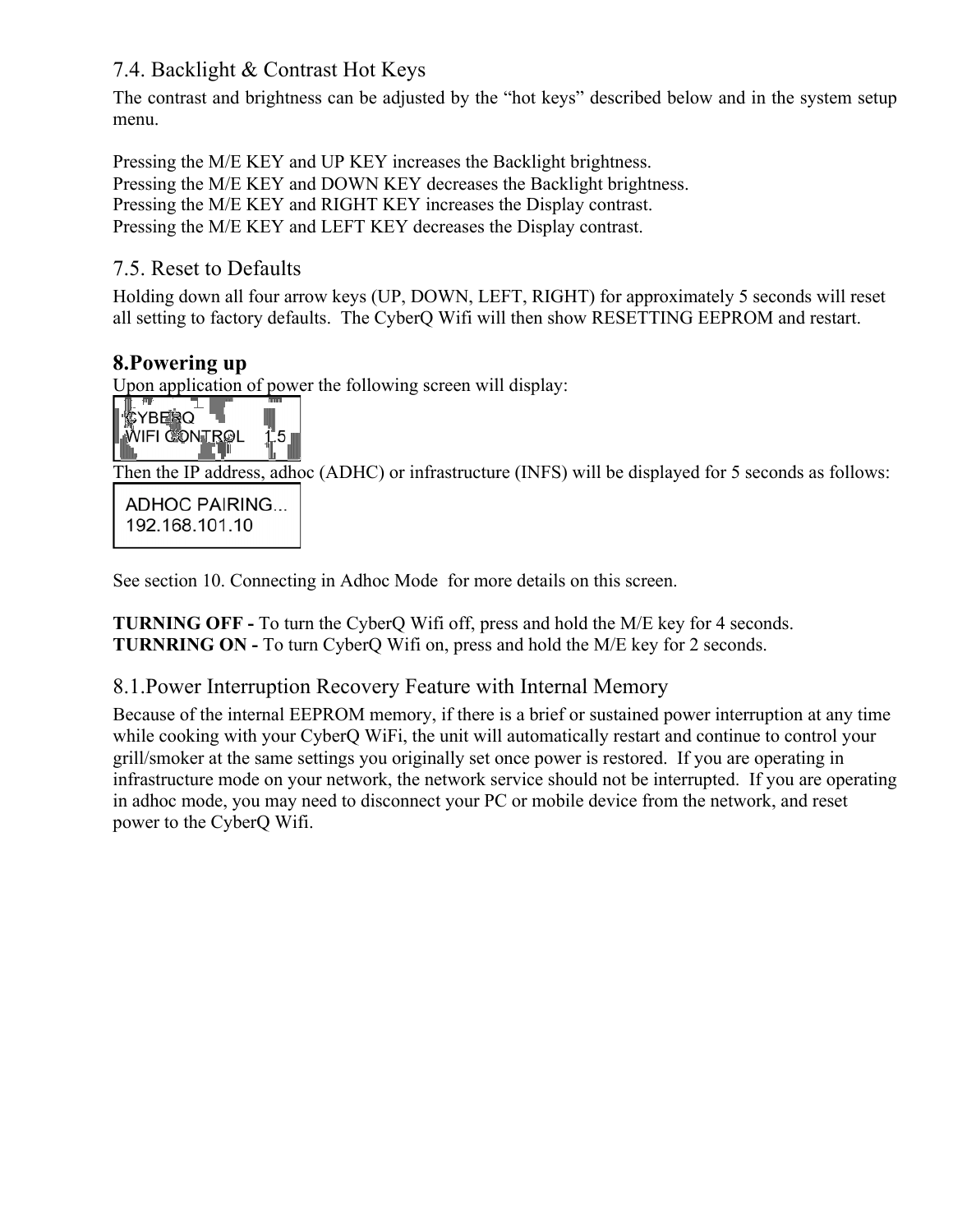

#### **9. Menu Diagram**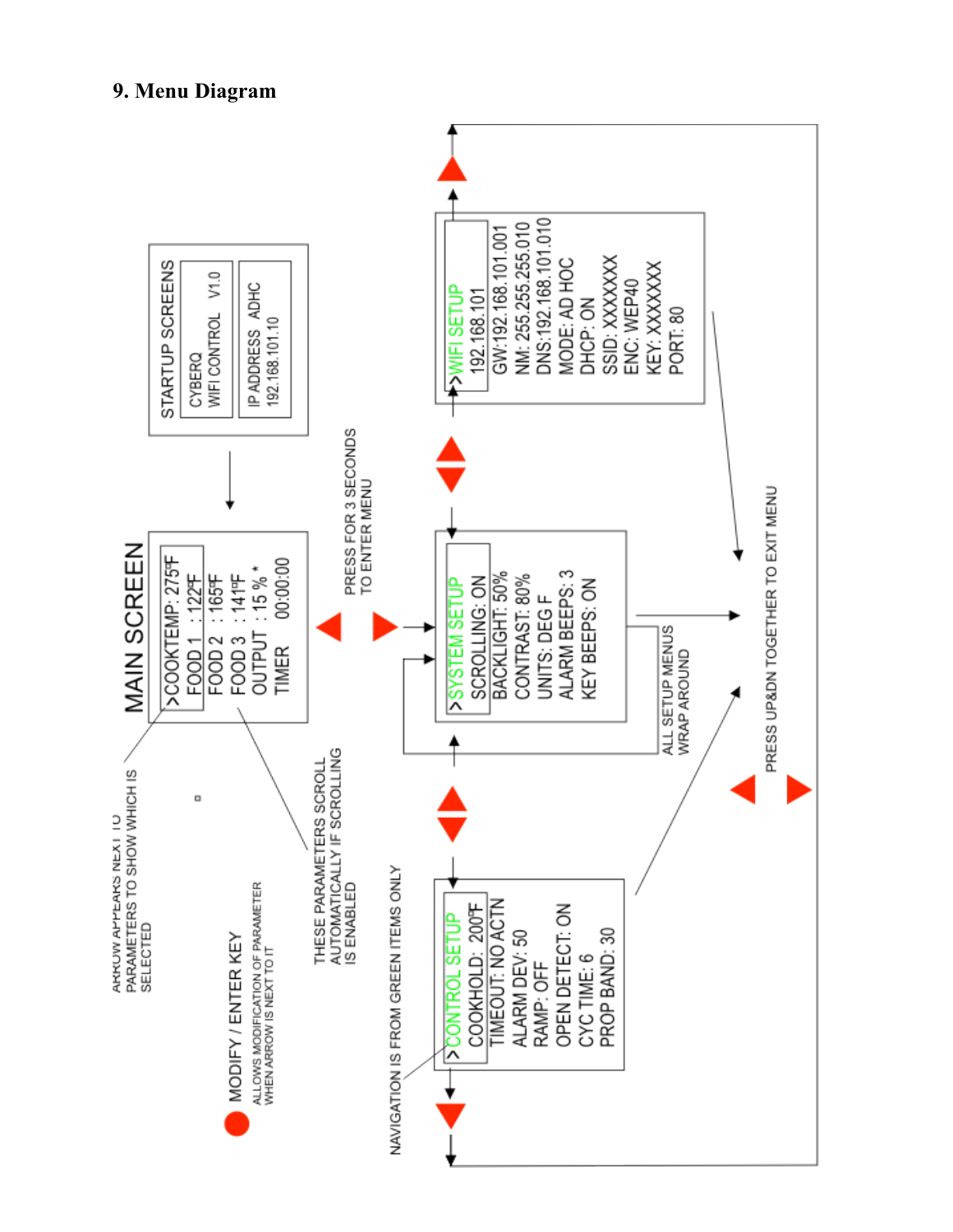## 9.1.Main Screen

When the main screen is displayed, using the UP and DOWN Keys will index the display up and down through the list of parameters. Two lines are displayed at a time and are indexed through one line at a time. If scrolling is turned on, the main screen items are indexed through automatically. An arrow appears on the display next to any parameter that can be modified. The only main screen parameter that cannot be changed in the example below is "OUTPUT : 15 % \*" since this is just reporting the output percentage.

To modify a value, index to the value you wish to modify by using the UP/DOWN keys. The line will be denoted with an arrow. Select the value using the M/E key. Navigate to the value you wish to modify using the LEFT/RIGHT keys. Modify the value using the UP/DOWN keys. Press the M/E key to save. The labels COOKTEMP, FOOD1, FOOD2, FOOD3 may be changed via the web interface, but will always remain the same on the controller.

If a food or cook sensor is unplugged or damaged (open), it will show OPEN next to the corresponding item.

| >COOKTEMP: 275°F       |
|------------------------|
| $:122$ <sup>F</sup>    |
| FOOD 2 : 165°F         |
| : $141$ <sup>p</sup> F |
| OUTPUT: 15 % *         |
| 00:00:00               |
|                        |

#### 9.1.1.Cook Temp

Scroll to COOKTEMP (pit temp) in the MAIN SCREEN using the UP/DOWN keys (arrow will display) to modify its value. Press the M/E key to modify the cook setpoint as follows:

Use the LEFT and RIGHT keys to select the digit to be modified. Adjust the values using the UP and DOWN Keys. You may press the M/E key to enter and store the value immediately and return to the main screen. Otherwise 4 seconds after the last adjustment to the parameter is made, the changed value will be stored and the display will revert back to its previous point in the main screen indexing.

The adjustment range of the COOK SET is 32–475 degF or 0-246degC. The default value for the COOK SET is 275 F.

#### 9.1.2.Food Temp

Scroll to FOOD X (1, 2 or 3) in the MAIN SCREEN using the UP/DOWN keys (arrow will display) to modify its value. Press the M/E key to modify the setpoint of all 3 food probes individually as follows:



Use the LEFT and RIGHT keys to select the digit to be modified. Adjust the values using the UP and DOWN Keys. You may press the M/E key to enter and store the value immediately and return to the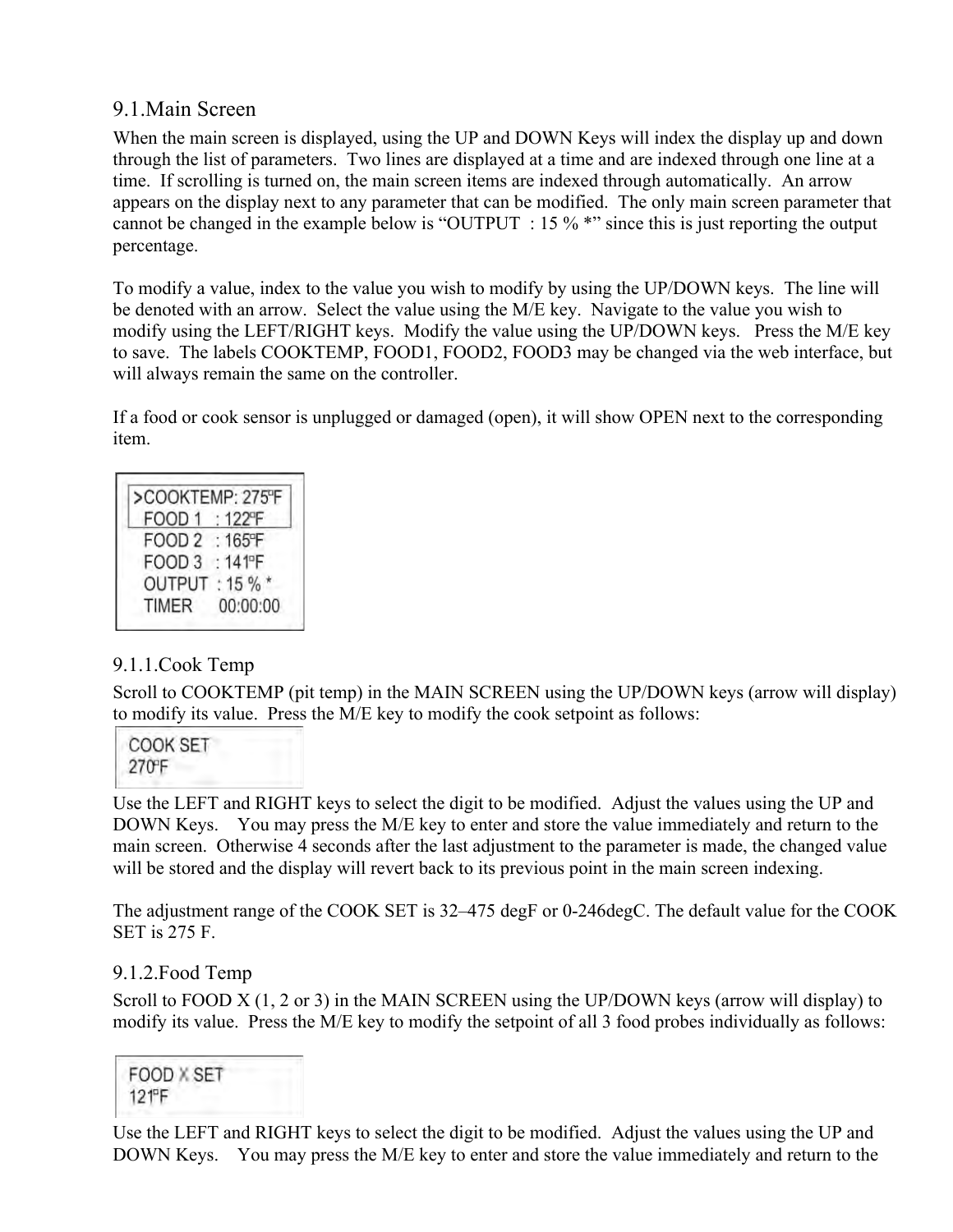main screen. Otherwise 4 seconds after the last adjustment to the parameter is made, the changed value will be stored and the display will revert back to its previous point in the main screen indexing.

The adjustment range is 32–475 degF or 0-246degC. The default value is 180 F.

When the food temperature exceeds the food setpoint, the FOOD DONE message blinks with the temperature and the beeper sounds. Please note that if you set the setpoint below the food's actual temperature, the DONE alarm will sound (press any key to clear alarm).

#### 9.1.3.Output %

The output percent is not changeable by the user but is simply a display of the output percentage of the control. The "\*" character is shown next to the output % value when the output is energized.

**TIP:** During your cook if you notice the output percentage hanging around 80-100% for a long time, you may be running out of charcoal. If you notice the output % hanging around 10% for a long time and the temperature is oscillating you may want to close the blower damper adjustment slightly for better control.

#### 9.1.4.Timer

Scroll the TIMER in the MAIN SCREEN using the UP/DOWN keys (arrow will display) to modify its value. Press the M/E key:



Use the LEFT and RIGHT keys to select the digit to be modified. Adjust the values using the UP and DOWN Keys. You may press the M/E key to enter and store the value immediately and return to the main screen. Otherwise 4 seconds after the last adjustment to the parameter is made, the changed value shall be stored and the display shall revert back to where it left off in the main screen indexing.

Once you enter a value the control will begin counting down. The maximum value is 99:59:59. When it expires, the action specified in TIMEOUT will be taken.

#### 9.2. System Setup

To access the SYSTEM SETUP from the MAIN SCREEN display, press and hold the UP and DOWN keys together for 3 seconds.

Just as with the main screen, pressing the UP or DOWN Keys will index up and down through the list of shown parameters as follows:



When SYSTEM SETUP is in the top line (with arrow) pressing the LEFT or RIGHT key will index to the next or previous setup screens (see menu diagram).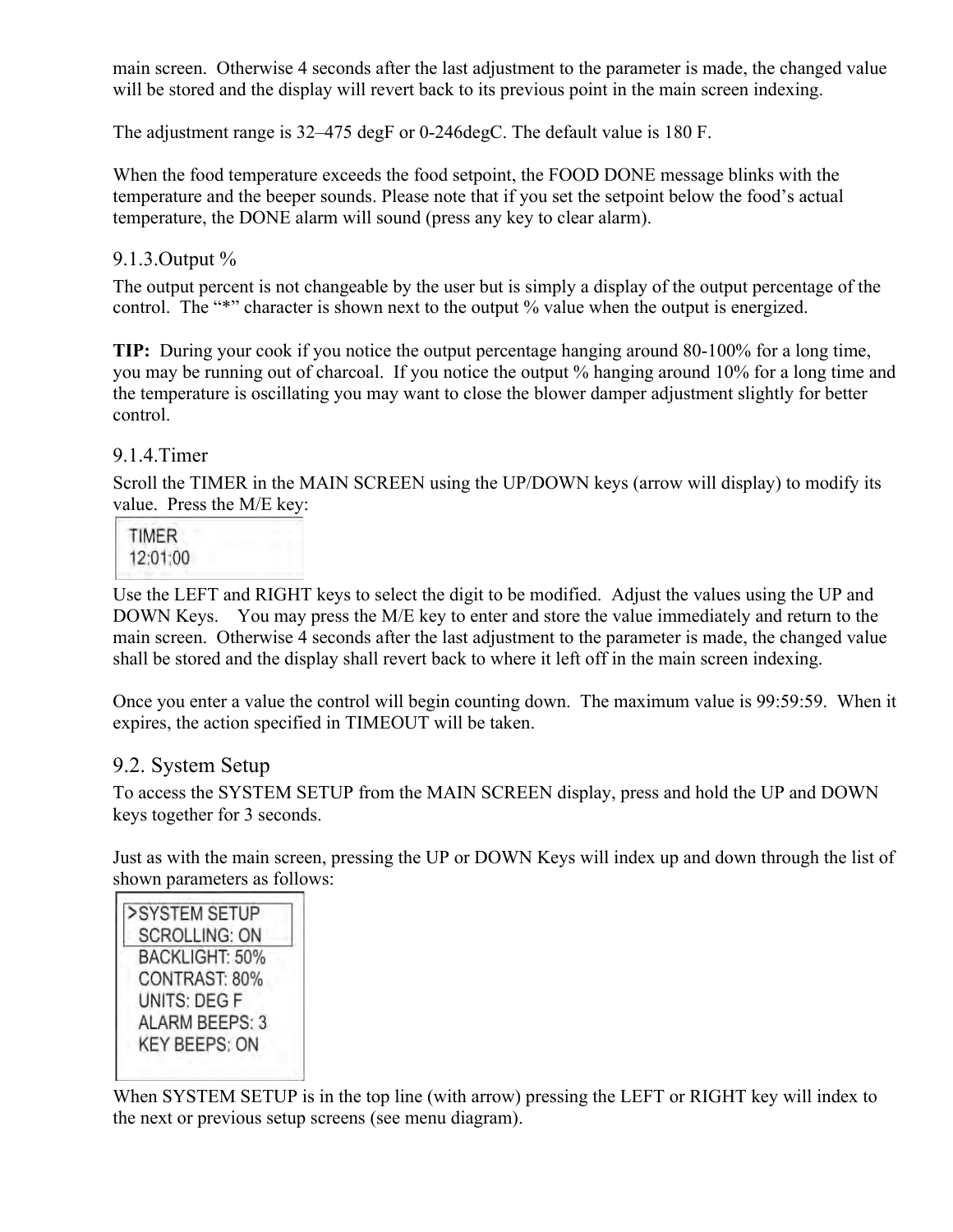Scroll through the values using the UP/DOWN keys. To modify a value press the M/E key. Use the LEFT/RIGHT keys select the digit to be modified. Adjust the value with the UP/DOWN Keys. Press the M/E key to save. To return to the MAIN SREEN press the UP and DOWN keys together.

#### 9.2.1. Scrolling

You may select whether or not the MAIN SCREEN automatically scrolls. The default value is OFF. Set using the UP/DOWN keys as described above.

#### 9.2.2. Backlight

The backlight is adjustable from 0-100%. Select the digit using the LEFT and RIGHT keys and adjust the value using the UP/DOWN keys.

#### 9.2.3. Contrast

The screen Contrast is adjustable from 0-100%. Select the digit using the LEFT and RIGHT keys and adjust the value using the UP/DOWN keys.

#### 9.2.4. Units

You may select whether to use Deg F or Deg C. Default is Deg F. Select the digit using the LEFT and RIGHT keys and adjust the value using the UP/DOWN keys.

#### 9.2.5. Alarm Beeps

You may select from OFF, 1, 2, 3, 4 and 5. Select the digit using the LEFT and RIGHT keys and adjust the value using the UP/DOWN keys.

#### 9.2.6.Key Beeps

Whenever a key is pressed a short chirp occurs as feedback for a keypress. The default value is ON. Select the digit using the LEFT and RIGHT keys and adjust the value using the UP/DOWN keys.

#### 9.3. Control Setup Screen

To access the CONTROL SETUP from the MAIN SCREEN display, press and hold the UP and DOWN keys together for 3 seconds, then press the LEFT KEY. To return to the MAIN SREEN press the UP and DOWN keys together.

Once in CONTROL SETUP, pressing the UP or DOWN keys singly will index up and down through the list of shown parameters as follows:

>CONTROL SETUP COOKHOLD: 200°F TIMEOUT: NO ACTN ALARM DEV: 50 RAMP: OFF OPEN DETECT: ON CYC TIME: 6 PROP BAND: 30

Scroll through values in the CONTROL SETUP SCREEN using the UP/DOWN keys. To modify a value press the M/E key. Use the LEFT/RIGHT keys select the digit to be modified. Adjust the value with the UP/DOWN Keys. Press the M/E key to save. To return to the MAIN SREEN press the UP and DOWN keys together.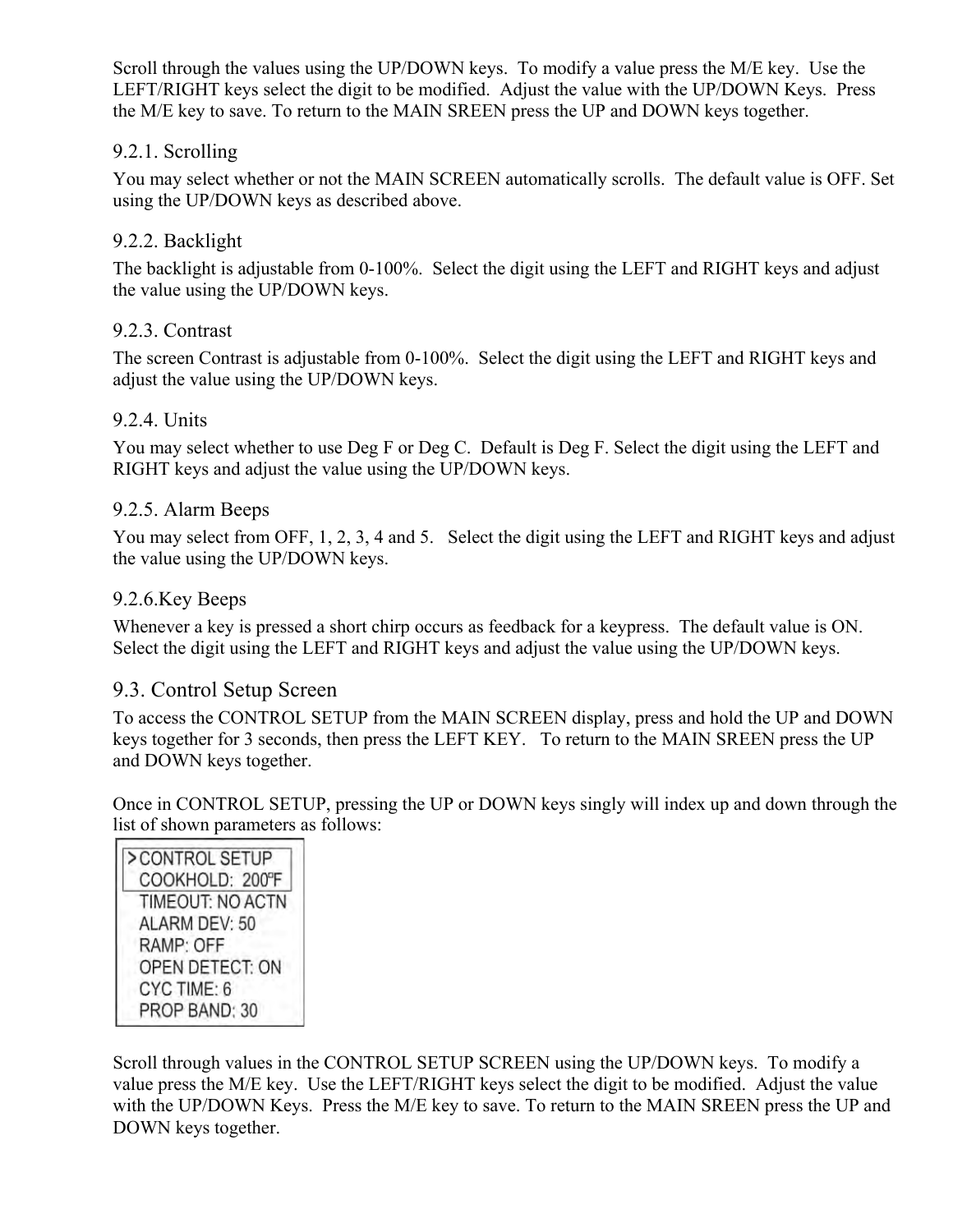When CONTROL SETUP is in the top line (with arrow) pressing the LEFT or RIGHT key will index to the other setup screens (see menu diagram).

#### 9.3.1.Cook Hold

COOK HOLD defines the temperature that the cook setpoint will be reset to when the TIMER expires, if TIMEOUT action is set to HOLD. The default is 200 degF. Set using the UP/DOWN keys.

#### 9.3.2. Timeout

TIMEOUT defines the action that will be taken when the timer counts to 00:00:00. The selections are NO ACTN, HOLD, ALARM, SHDN. The default is NO ACTION. Set using the UP/DOWN keys.

| <b>TIMEOUT</b>   | <b>CONTROL</b>    | <b>MESSAGE DISPLAYED</b>  | <b>BEEPER ACTION</b>            |
|------------------|-------------------|---------------------------|---------------------------------|
| <b>SELECTION</b> | <b>ACTION</b>     |                           |                                 |
| <b>NO ACTN</b>   | none              | none                      | none                            |
| <b>HOLD</b>      | COOKSET is set to | <b>TIMEOUT HOLD</b>       | Beeps once at ALARM             |
|                  | COOKHOLD value    | 200 F (or cook hold temp) | <b>BEEPS</b> selection.         |
|                  |                   | Is flashed continuously   |                                 |
|                  |                   | until a key is pressed to |                                 |
|                  |                   | clear it.                 |                                 |
| <b>ALARM</b>     | none              | <b>TIMEOUT ALARM</b>      | Beeps continuously at           |
|                  |                   | Is flashed continuously   | ALARM BEEPS selection           |
|                  |                   | until a key is pressed to | until a key is pressed to clear |
|                  |                   | clear it.                 | it                              |
| <b>SHDN</b>      | Sets the COOK     | <b>TIMEOUT SHDN</b>       | Beeps continuously at           |
|                  | SET to 32 degF    | Is flashed continuously   | <b>ALARM BEEPS</b> selection    |
|                  |                   | until a key is pressed to | until a key is pressed to clear |
|                  |                   | clear it.                 | it.                             |

#### 9.3.3. Alarm Deviation Setpoint

If the temperature of the pit deviates above the setpoint by the alarm deviation setpoint, the alarm will sound and the display will blink COOK TEMP HIGH and the temperature value.

If the temperature of the pit deviates below the setpoint by the alarm deviation setpoint, the alarm will sound and the display will blink COOK TEMP LOW and the temperature value.

The alarm is only allowed once the temperature gets near the cook temperature setpoint. The alarm deviation is settable from 10-100 degF and the factory default is 50 degF.

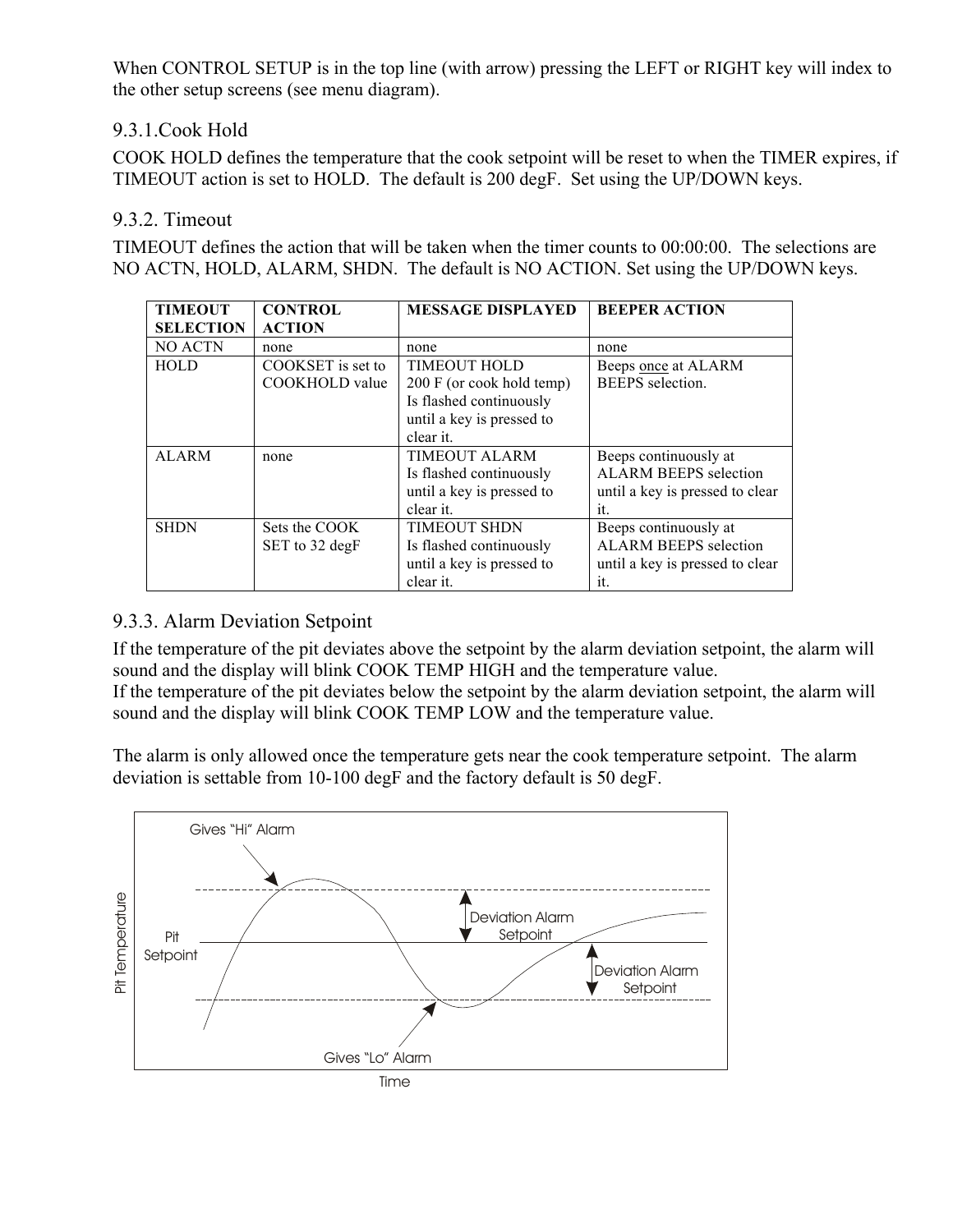#### 9.3.4. Ramp (Cook and Hold)

When the ramp is set to on, the low and slow ramp mode is enabled. The ramp selection tells the control which sensor to ramp from, so the selections are off, Food1, Food2, Food3. This mode is used for slow cooks so your food (meat) never over-cooks. This feature will gradually lower the pit temperature to the food X set point temperature when the food is within approximately 30° of being done. The controller will hold the pit temperature slightly above your food set point as long as there is fuel. This feature is similar to cook and hold, but the control calculates everything for you. The factory default setting is off so you must enable this feature to use it. Note when using this feature, you may want to start your pit temperature a little higher than normal to reduce cook time and not overcook your food.



#### 9.3.5. Open Lid Detect

This feature will allow quick recovery to the setpoint temperature after you open your lid. When the open lid is set to off and you open your pit's lid, the temperature will drop. This can cause the blower to over-fire the coals and cause overshoot when the lid is shut. This mode detects when the pit's lid is open and minimizes the blower running during that time. Some overshoot will always be present when your pit's lid is opened and closed even if the blower is off, because it still introduces oxygen to the fire. The factory default is ON so you must turn this OFF if you have problems with excess air currents in your pit.

When the open lid detect is enabled, the rate of temperature rise of your pit will be limited to preventing over-firing. This will make a typical startup to a temperature of 250 deg F take a minimum of about 20- 30minutes and will help to eliminate startup overshoot.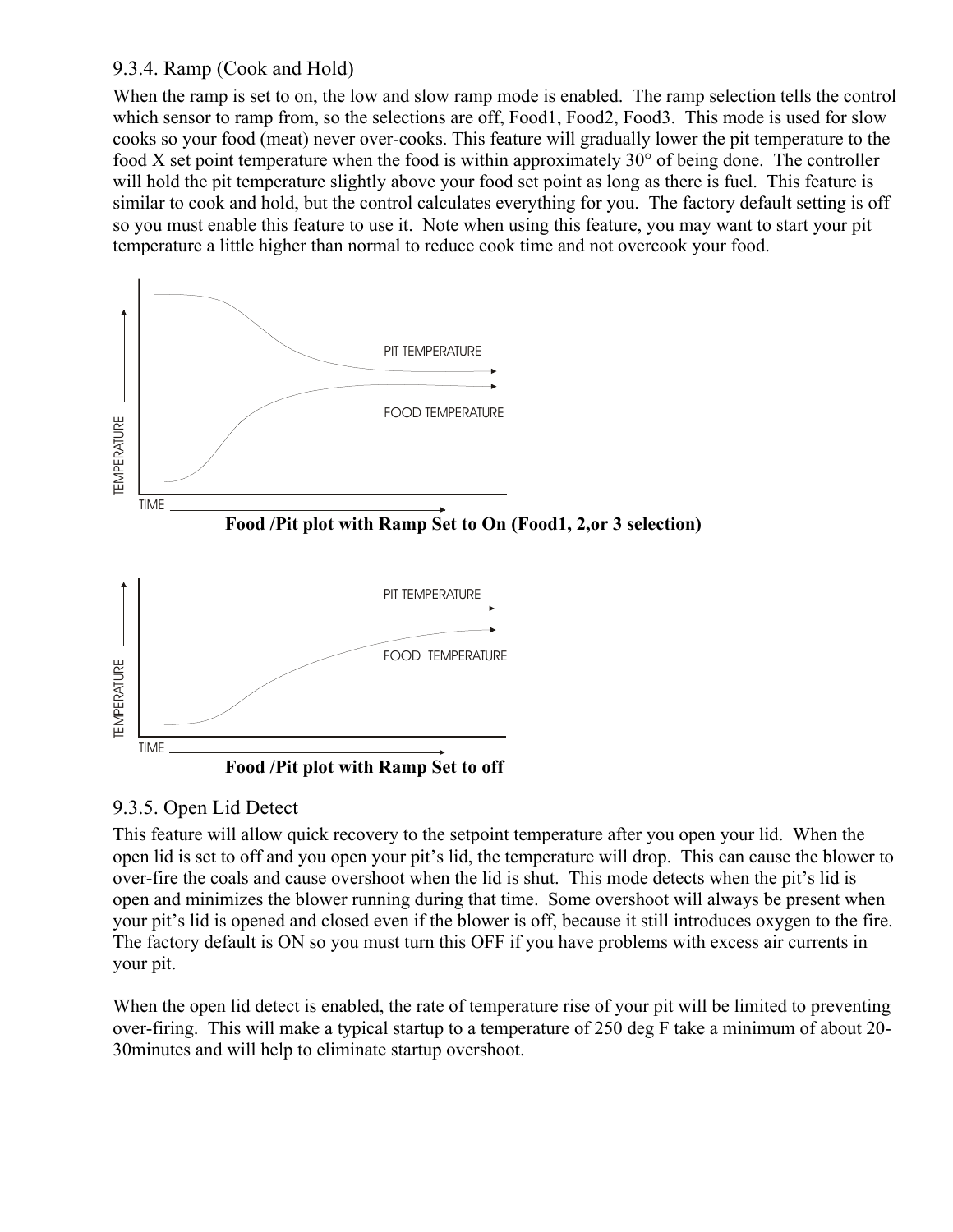## 9.4. WiFi Setup Screen

To access the WiFi from the MAIN SCREEN display, press and hold the UP and DOWN keys together for 3 seconds. Navigate to the WiFi SCREEN using the LEFT/RIGHT arrows. To return to the MAIN SCREEN press the UP and DOWN keys together.

WIFI SETUP 192.168.101 GW:192.168.101.001 NM: 255.255.255.010 DNS:192.168.101.010 MODE: AD HOC DHCP: ON SSID: XXXXXXX ENC: WEP40 KEY: XXXXXXX PORT: 80

For ease of use we suggest setting up your Wifi setting by following the instructions in section 10. Connecting in Adhoc Mode . The interface is much easier to use and it can be done from any PC or mobile device equipped with a wireless card.

\*\*\*It is important to remember to cycle power (turn unit off and then on again) after changing the Wifi Settings. They will not be used until power is cycled. If changing parameters from an adhoc or wifi connection, you can use the reset button at the bottom of the web page.

Just as with the main screen, pressing the UP or DOWN Keys will index up and down through the list of shown parameters as follows:

When WIFI SETUP is in the top line (with arrow) pressing the LEFT or RIGHT key will index to the next or previous setup screens (see menu diagram).

Scroll through values in the WiFi SCREEN using the UP/DOWN keys. To modify a value press the M/E key. Use the LEFT/RIGHT keys select the digit to be modified. Adjust the value with the UP/DOWN Keys. Press the M/E key to save. To return to the MAIN SREEN press the UP and DOWN keys together. See sections 10. Connecting in Adhoc Mode and 11. Connecting in Infrastructure Mode for specific information.

## **10. Connecting in Adhoc Mode**

The simplest way to use your CyberQ Wifi is in Adhoc mode. Adhoc will only allow access to the CYBER Wifi Pages from one other Adhoc-capable web equipped mobile device or PC that is within the wireless range of the CyberQ Wifi. This mode is great for initial setup or for cooking at home.

NOTE: Just because your mobile device or PC can see the CyberQ Wifi's network doesn't mean it is necessarily Adhoc-capable. If you are unsure contact your device's manufacturer.

> **ADHOC PAIRING...** 192.168.101.10

1. Apply power to the CyberQ Wifi.  $\Box$  Will be displayed.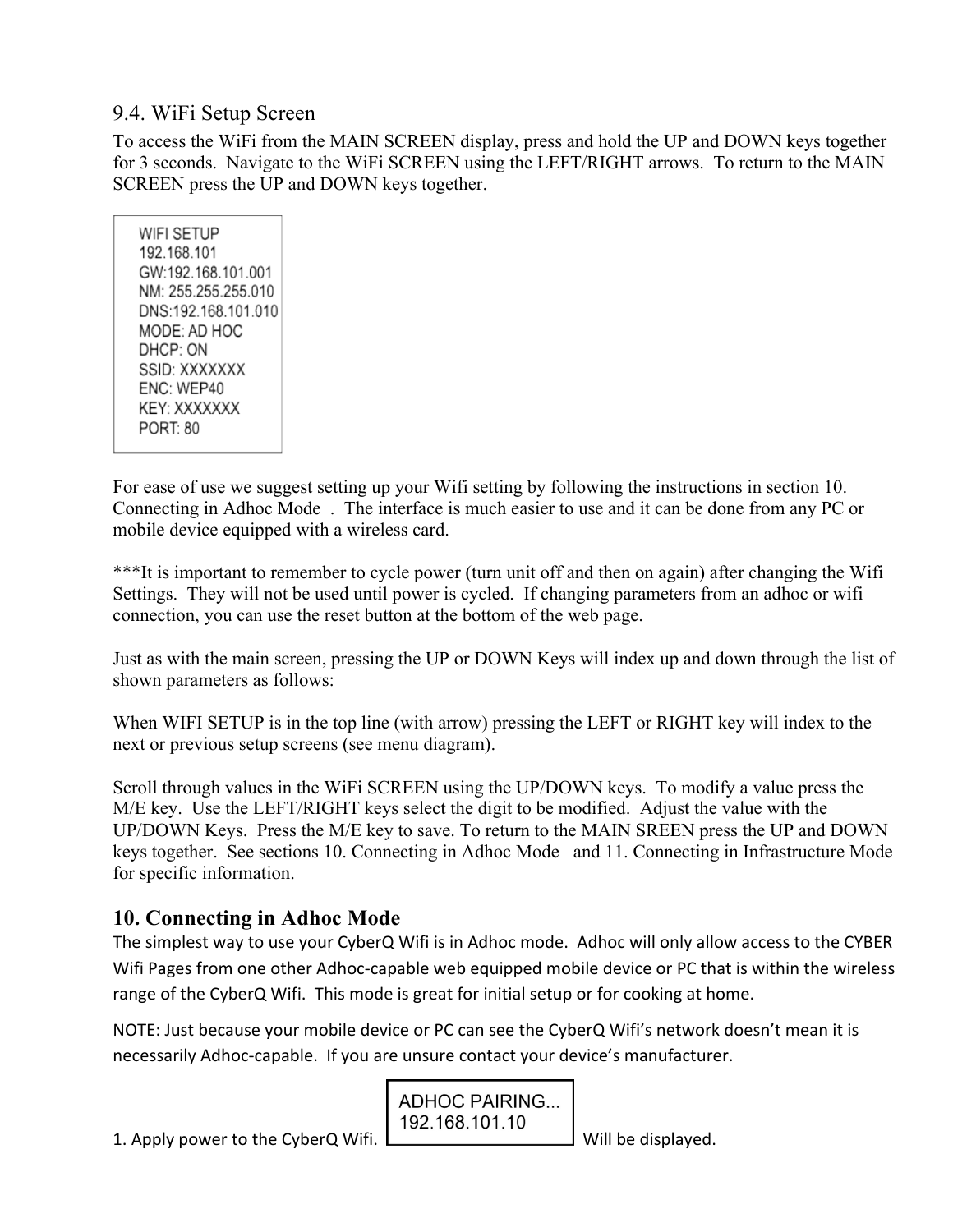2. Using a PC or mobile device with wireless networking enabled, go to the place where you can select the network you want to log on to.

\*On an iPhone or iPad this is Settings > Wi-Fi. Make sure Wifi is set to on, then select:

"my CyberQ Wifi."

\*On a PC this is the  $\text{null}$  at the lower right.

\*On a Mac this is the  $\widehat{\mathcal{R}}$  at the top.

Once you select the "my CyberQ Wifi" as the network then enter the default password of 1234abcdef. (Not case sensitive)

3. Once connected the CyberQ Wifi will display:

**ADHOC PAIRED!** 192.168.101.10

4. Open a browser window and type 192.168.101.10 to load the CyberQ Wifi Controller pages. From this browser window you can monitor and control your cook and make changes to the setup of the controller. Be sure to close any applications that require internet access when using Adhoc mode.

## **11. Connecting in Infrastructure Mode**

If you have previously connected your unit in Adhoc mode please perform a system reset before setting up your unit in Infrastructure mode.

Hold down all 4 directional arrows until your display reads: RESETTING EEPROM

Proceed with the following steps:

- 1. Plug unit in.
- 2. Press and hold down the UP and DOWN arrows together to enter SETUP mode.
- 3. When >SYTEM SETUP is displayed, push the RIGHT arrow.
- 4. Scroll down to >SCAN WIFI and push RIGHT arrow.
- 5. Scroll to your Wifi Network and then press the CENTER button.
- 6. Press the LEFT arrow to go back.
- 7. Scroll down until you see SSID: (Your Network Name should be selected)
- 8. Scroll down to KEY: then push the CENTER button.
- 9. Enter your Wifi Network password using the directional arrows.
- 10. Press the CENTER button to save the password.
- 11. Unplug the unit and plug it back in.
- 12. The unit should now connect to your network and will display the CyberQ's Network IP Address.
- 13. To find this IP Address again press and hold down the UP and DOWN arrows together to enter SETUP mode.
- 14. When >SYTEM SETUP is displayed push the Right arrow.
- 15. Scroll down to just below the >SCAN WIFI and you should see the CyberQ's Network IP Address. (This should look something like 192.168.1.XXX)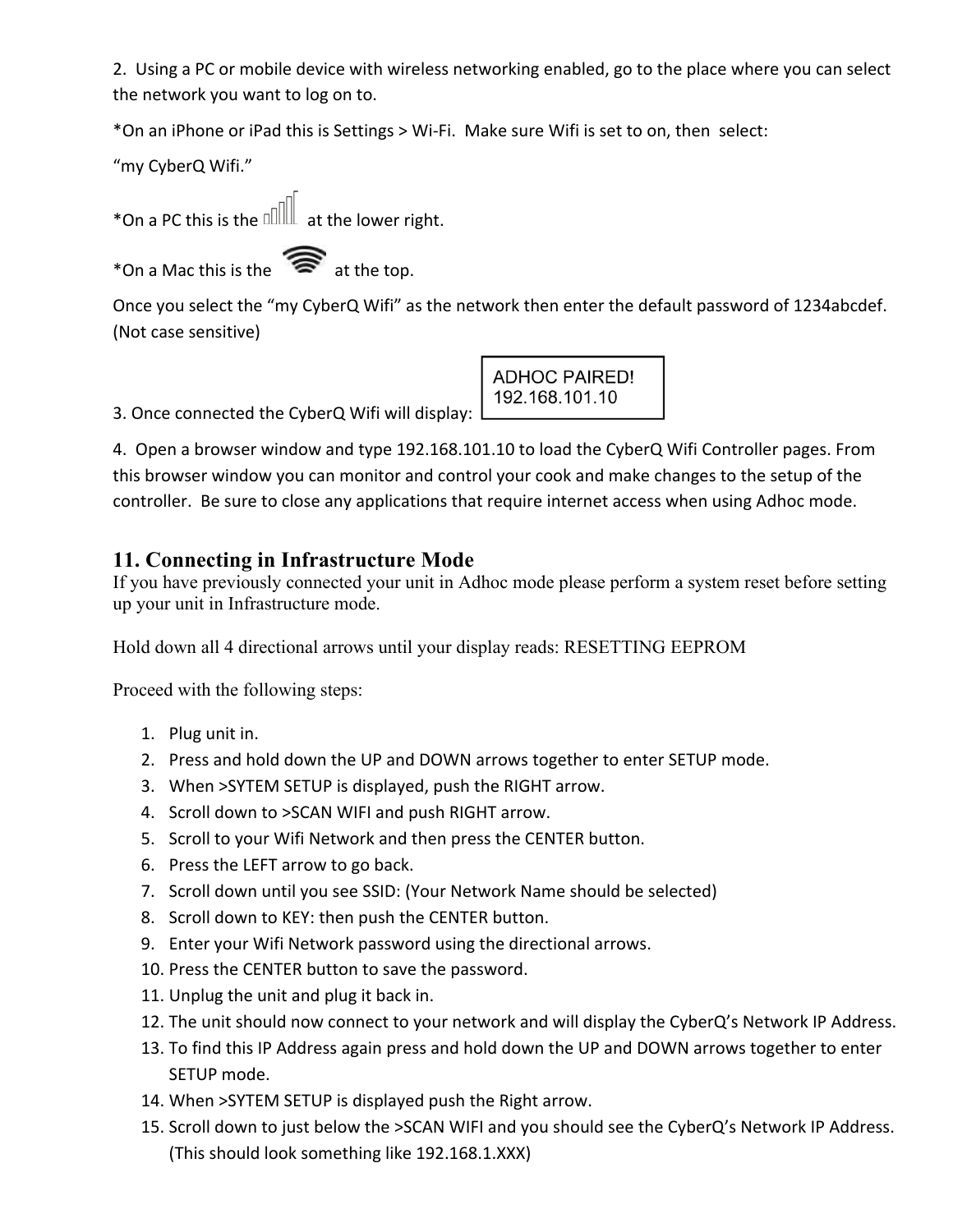Enter this address into a web browser on a device that is also connected to the same Wifi network and you should see the CyberQ Temperature Controller status screen. \*Note: some browsers will automatically add http://www. to the address. You just need to enter the numbers without the www. in the browser address window.

Several Steps are required before you can access your CyberQ Wifi on the internet:

- 1) Understand basic networking terms
- 2) Configure the CyberQ Wifi so that it can join your Wifi network.
- 3) Enable port forwarding on your router so it will point to the CyberQ Wifi

#### 11.1. Understand Basic Networking Terms

**ISP (Internet Service Provider)** – The people who sell you internet service, i.e. Comcast, Verizon, etc.

**Router** – This is the device that manages and connects your local network to the internet. It may have a built in cable modem or you may have an external cable modem that connects to your ISP. It manages all of the local traffic on your network and also determines how data is passed back and forth between your local network and the internet.

**IP Address** - An IP address (Internet Protocol) address is your computer's equivalent of your postal address and just like the mail service, each computer has to have its own address so that it will only receive the information that is meant for it and not anything that is meant for someone else.

Your Public IP address is the address that is assigned to you by your ISP. The Private IP addresses on your network is generally assigned to your computers and devices by your router.

**Adhoc Mode** – This mode of the CyberQWifi allows easy connection and access from one (1) mobile device or PC. In this mode, the CyberQ Wifi actually creates its own wireless network.

**Infrastructure Mode** – This mode of the CyberQ Wifi is required for internet access or your existing network access to the CyberQ Wifi.

**DHCP (Dynamic Host Configuration Protocol)** – This basically means that IP addresses are not static, they can changed at any time. In the case of ISP DHCP, it means that your ISP can change your public IP address. In case of DHCP enabled on your router it means that your router can change the local IP addresses at any time.

**Ports** - Every IP address is divided up into many ports for different functions. When one computer sends data to another computer, it sends it from a port on an IP address to a port on an IP address. A port can only be used by one program at a time. The protocol used for the CyberQ Wifi's web pages is HTTP (Hypertext Transfer Protocol)

**Port Forwarding** - Port forwarding allows remote computers, for example, computers on the Internet, to connect to a specific computer or device within a private local area network (LAN).

**SSID** - A service set identifier (SSID) is a name that identifies an 802.11 wireless LAN.

**Key** – This is the encryption key. The types of encryption are shown below:

**WEP** - Wired Equivalent Privacy. Supposed to give roughly the same level of security as a wired network. This was the original security setting on wireless networks. In the CyberQ Wifi it must be a value containing the characters 1,2,3,4,5,6,7,8,9,A,B,C,D,E,F (hexadecimal value). WEP 40 requires 10 Characters, WEP104 requires 26 characters.

**WPA** - Wi-Fi Protected Access. Provides better encryption than WEP and also has user authentication.

**WPA2** - a more secure version of WPA which provides "government grade" security. There are two versions of WPA2 - Personal & Enterprise.

**WPA AUTO** – Automatically selects a WPA or WPA2 network

**WPA or WPA2 PASS** – Uses a pass phrase instead of hex values.

**OPEN** – No Encryption pass required.

**MAC Address** – this is ID of computers and network devices. It never changes and its assigned to the device when it is manufactured.

**Gate Way Address** - A default gateway is the device that passes traffic from the local subnet to devices on other subnets. The default gateway often connects a local network to the Internet, although internal gateways for local networks also exist. For 99% of applications you don't have to deal with this; This parameter in the CyberQ Wifi is reserved for advanced IT personnel.

**Net Mask Address -** Bundled with an IP address there is always a "Netmask" value. The Netmask, together with the IP address, defines the network the computer belongs to, that is which other IP addresses the computer can touch directly in the same LAN. For 99% of applications you don't have to deal with this; This parameter in the CyberQ Wifi is reserved for advanced IT personnel.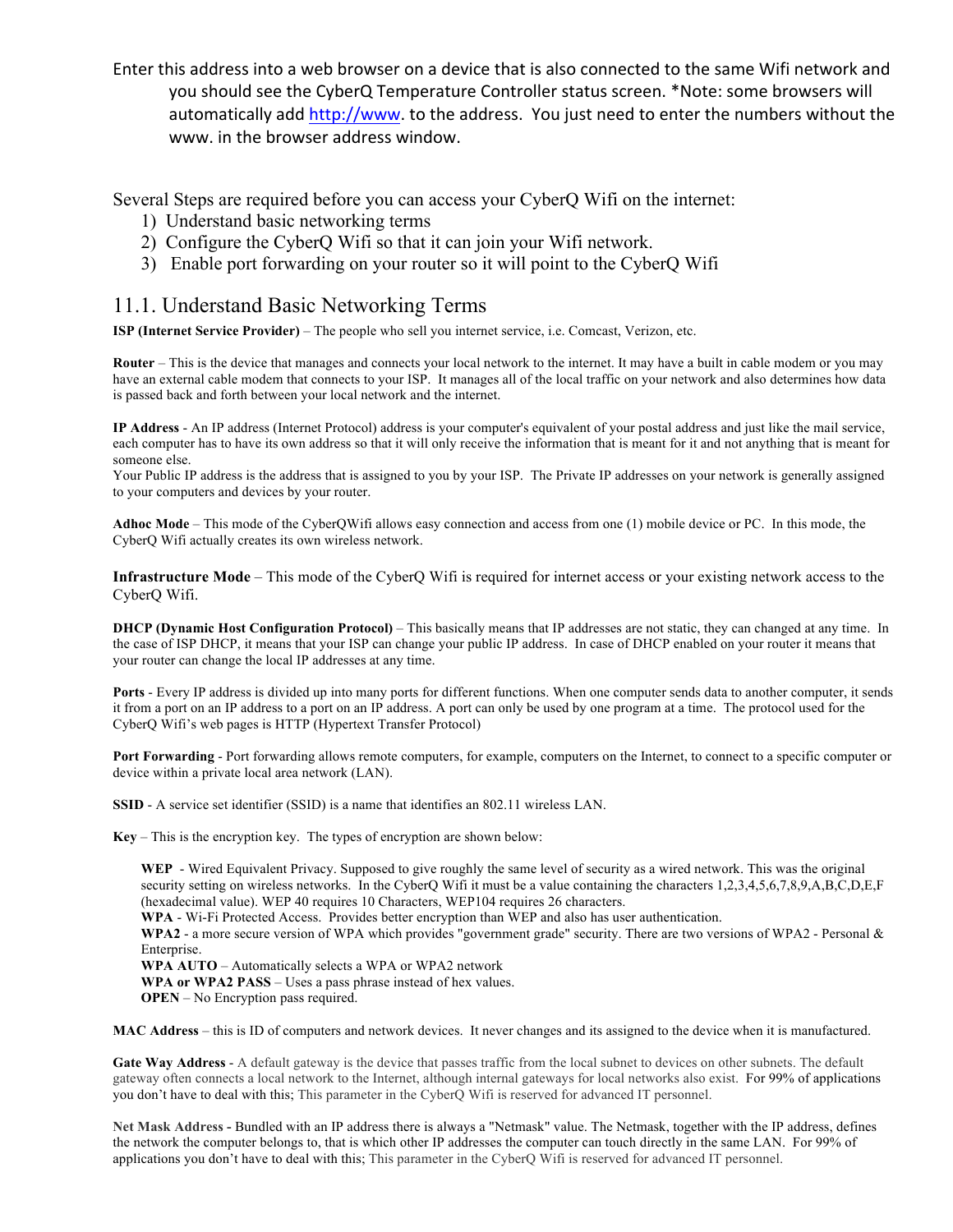**DNS -** Domain Name System is the method by which website or domain names are translated into IP addresses. Specify such an address manually, according to the information provided by the ISP. For 99% of applications you don't have to deal with this; This parameter in the CyberQ Wifi is reserved for advanced IT personnel.

## 11.2. Enable port forwarding on your router that it will point to the CyberQ Wifi

When your router was installed, you should have been given a way to configure the router. Typically this requires opening up your web browser, and typing in an address like http://192.168.1.1 Another possibility is that the router install program created a shortcut on your desktop. If you aren't sure of how to do this or you have forgotten your username or password, consult the manuals for your router or call your ISP. Configuration of every router is different so you'll have to determine these yourself. Some ISPs block incoming ports and you will have to contact your ISP about this.

We cannot cover or support every possibility of network configurations. Some knowledge of networking is required, so we encourage you to go online and learn about networks, many resources are available. If you are not comfortable with setting up Infrastructure mode, simply use the CyberQ Wifi in Adhoc mode (as described in section 10. Connecting in Adhoc Mode ) or as a standalone unit. If you need help setting up your router to work with the CyberQ Wifi, first check the BBQ Guru Forums and ask some of the other users, second, call the router manufacturer, and third, call your ISP if it is an ISP supplied router.

IF YOU CANNOT GET YOUR PORT FORWARDING SETUP ON YOUR OWN WE DO OFFER TECH SUPPORT APPOINTMENTS TO WALK YOU THROUGH THIS PROCESS.

BECAUSE THIS IS ACTUALLY TECH SUPPORT OF YOUR ROUTER AND HOME NETWORK WE CHARGE A \$50 FEE FOR THIS SERVICE.

IF YOU WOULD LIKE HELP GETTING YOUR PORT FORWARDING SET UP PLEASE CONTACT: customerservice@thebbqguru.com.

We assume no liability for damage done to your network system at home or work by trying to get it to function with the CyberQ Wifi. If you are not comfortable with setting up Infrastructure mode, hire someone who is, or use the CyberQ Wifi in Adhoc mode (as described in section 10. Connecting in Adhoc Mode ) or as a standalone unit.

In this user manual we will use the example of the Verizon ISP with the MI424WR Wireless Broadband Router, one of the most popular ISPs and routers. Your router and ISP may differ, but the concepts will be the same.

Type 192.168.1.1 into your browser and then login to your router: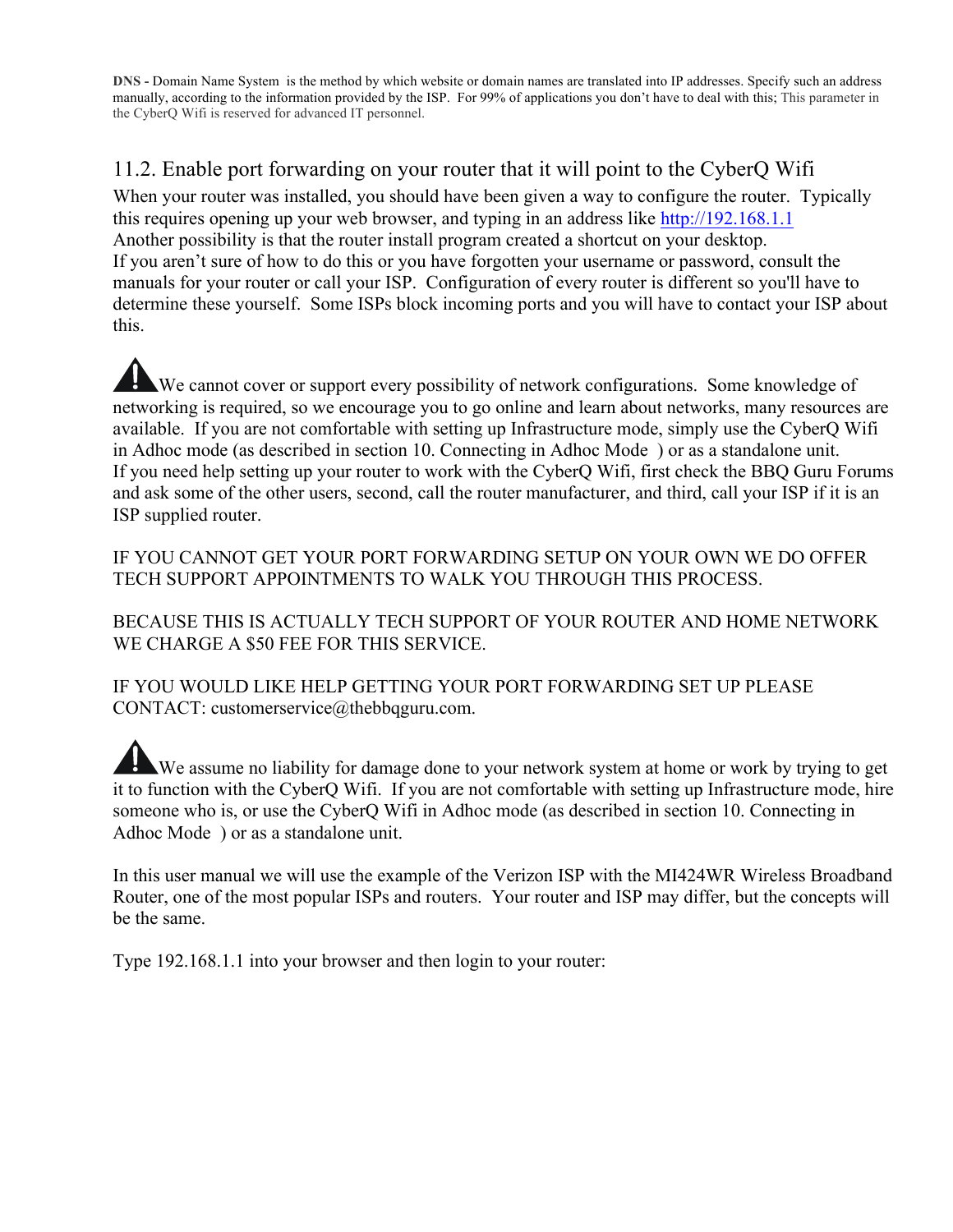|                   | Login |  |
|-------------------|-------|--|
| <b>User Name:</b> | admin |  |
| Password:         |       |  |
|                   | OK    |  |

You will now see the router setup screen, Click Port forwarding at the lower left under quick links.

Under the Broadband Connection globe on the left you will see your public IP address; write it down for later. You will need it to access the CyberQ Wifi over the internet. Also make note of your local IP address (under the My Network tab), you will need that if you want to access your CyberQ Wifi on your local network.



Create a new port forwarding rule by selecting CYBERQ\_WIFI\_TEMPCONTROL under the "Specify IP" dropdown and select "HTTP" under the application dropdown. Then click Add and then click Refresh and it should now appear in the list. Note that the CyberQ Wifi's IP address (192.168.1.3) was assigned to port 80. 80 is the default port number used by all web browsers to get web pages using HTTP (Hypertext Transfer Protocol).

You can also enter a custom port # such as 81 on the router port forwarding and on the CyberQ's Port setup.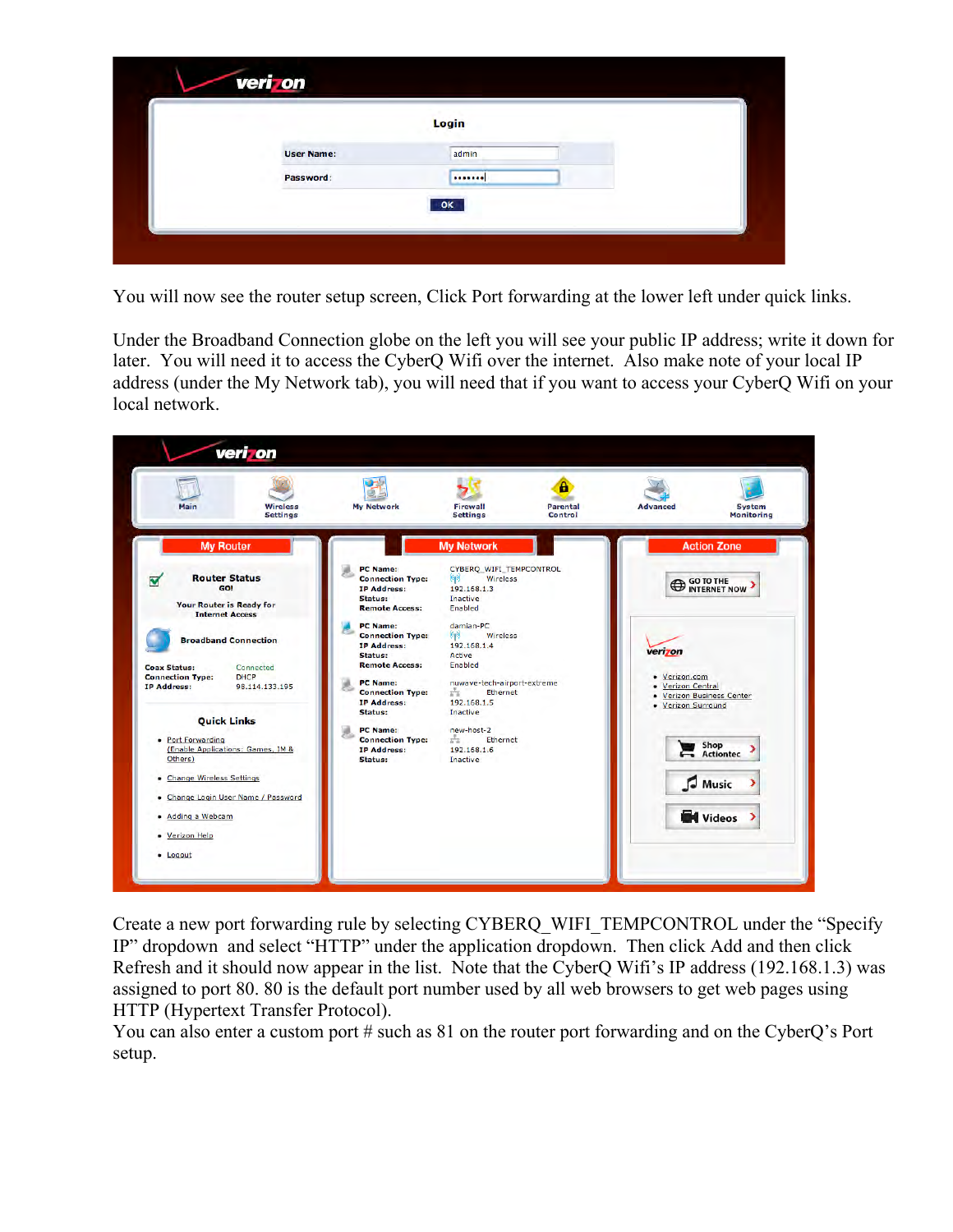| Main                                                                                  | veri on<br><b>Wireless</b><br><b>My Network</b><br><b>Settings</b> | н<br><b>Firewall</b><br>Parental<br><b>Settings</b><br><b>Control</b>                                                                                                                                                | <b>Advanced</b>              | <b>System</b><br><b>Monitoring</b> |
|---------------------------------------------------------------------------------------|--------------------------------------------------------------------|----------------------------------------------------------------------------------------------------------------------------------------------------------------------------------------------------------------------|------------------------------|------------------------------------|
| Main<br>General<br><b>Access Control</b><br><b>Port Forwarding</b><br><b>DMZ Host</b> | Create new port forwarding rule:                                   | <b>Port Forwarding</b><br>This feature enables applications (Games, Webcams, IM & Others) by opening a tunnel between remote (Internet) computers and a<br>specific device port inside your local area network(LAN). |                              |                                    |
| <b>Port Triggering</b>                                                                | CYBERQ WIFI TEMPCONTROL - 192.168.1.3                              | ٠÷<br>HTTP (Web)                                                                                                                                                                                                     | F<br>$TCP$ Any $-> 80$       |                                    |
| <b>Remote Administration</b>                                                          |                                                                    |                                                                                                                                                                                                                      |                              |                                    |
| <b>Static NAT</b>                                                                     |                                                                    |                                                                                                                                                                                                                      |                              |                                    |
| <b>Advanced Filtering</b>                                                             |                                                                    | Add<br>Cancel<br><b>Reset</b>                                                                                                                                                                                        | Advanced >>                  |                                    |
|                                                                                       | <b>Applied rules:</b>                                              |                                                                                                                                                                                                                      |                              |                                    |
|                                                                                       | <b>Networked Computer / Device</b>                                 | <b>Applications &amp; Ports Forwarded</b>                                                                                                                                                                            | <b>WAN Connection Type</b>   | <b>Delete</b><br><b>Status</b>     |
|                                                                                       | localhost<br>127,0,0,1                                             | Verizon FiOS Service<br>Tcp Any $-$ 4567                                                                                                                                                                             | <b>All Broadband Devices</b> | Active                             |
|                                                                                       | ₩ 192.168.1.4:52049                                                | Teredo<br>UDP Any $\rightarrow$ 52049                                                                                                                                                                                | <b>All Broadband Devices</b> | Active<br>$\Box$                   |
|                                                                                       | 192.168.1.4;22088                                                  | Skype UDP at 192.168.1.4:22088 (1679)<br>UDP Any -> 22088                                                                                                                                                            | <b>All Broadband Devices</b> | Active<br>$\Box$                   |
|                                                                                       | 192.168.1.4:22088                                                  | Skype TCP at 192.168.1.4:22088 (1679)<br><b>TCP Any -&gt; 22088</b>                                                                                                                                                  | All Broadband Devices        | Active<br>EJ.                      |
| <b>Security Log</b><br>Logout                                                         | CYBERQ_WIFI_TEMPCONTROL                                            | <b>HTTP</b><br>$TCP Any \rightarrow 80$                                                                                                                                                                              | <b>All Broadband Devices</b> | Active<br>U                        |

Go to the browser and type your local Ip address of the CyberQ Wifi (192.168.1.3 in this example, yours may be different). You should arrive at the Main Screen for the CyberQ Wifi.

| <b>SENSOR</b>     | <b>ACTUAL</b> | <b>SETPOINT</b> | <b>STATUS</b> |
|-------------------|---------------|-----------------|---------------|
| Cook              | <b>OPEN</b>   | F<br>275        | <b>ERROR</b>  |
| Food1             | OPEN          | F<br>180        | <b>ERROR</b>  |
| Food <sub>2</sub> | <b>OPEN</b>   | F<br>180        | <b>ERROR</b>  |
| Food3             | OPEN          | F<br>180        | <b>ERROR</b>  |
| <b>OUTPUT</b>     | $0\%$         |                 |               |
| <b>TIMER</b>      | 00:00:00      |                 |               |

## **Control Status**

Submit Values Cancel Changes Reboot Device



Main Screen | System Setup | Control Setup | WIFI Setup | Email Alerts

Repeat this by typing in your router's IP address. You should see the same Main Screen.

When you type in your router's IP address, the internet generates a request at port 80 of your router. The router receives the port 80 request, and since you made a port forwarding rule for port 80 that points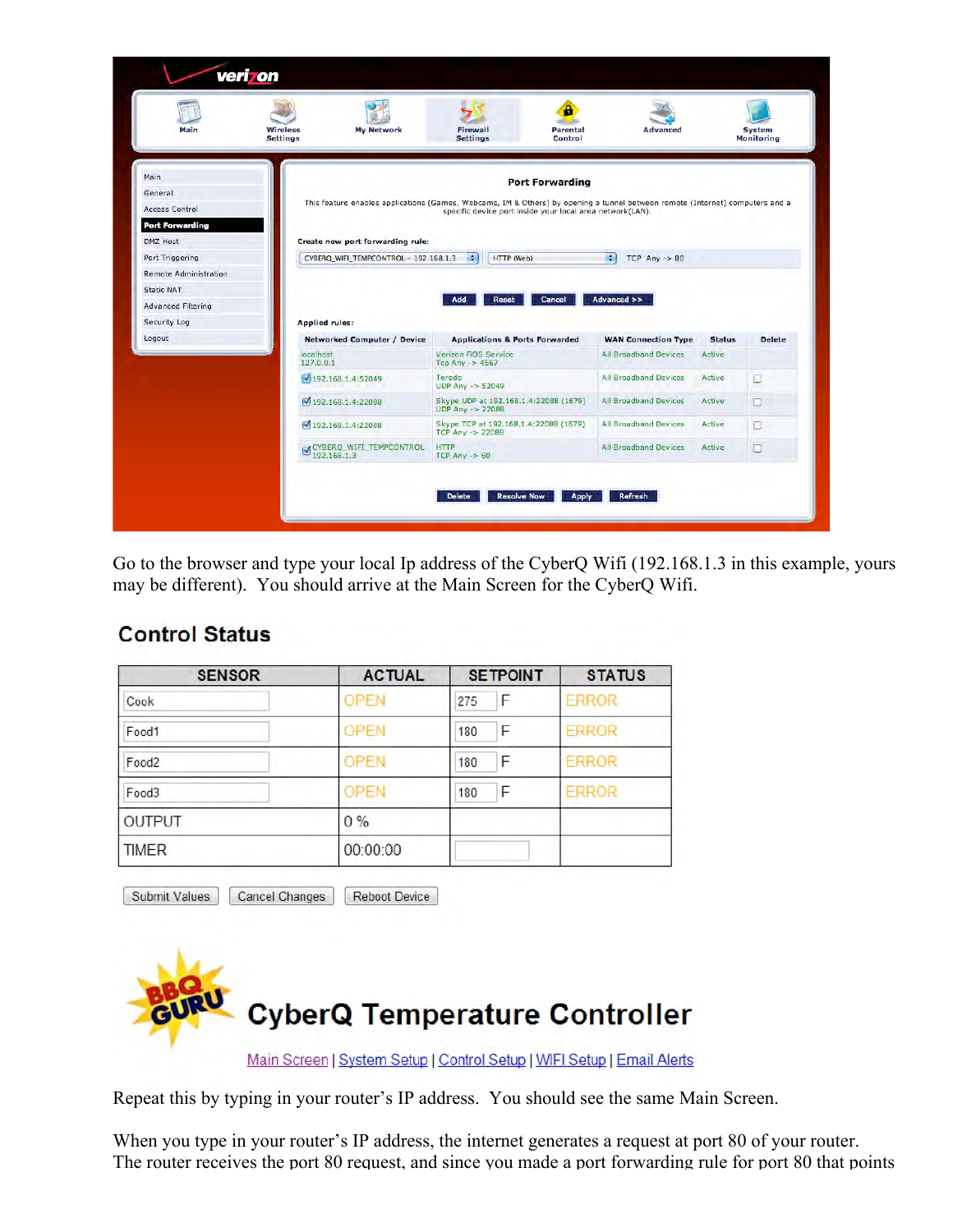to the CyberQ Wifi, your router forwards that request to the IP address CyberQ Wifi. The CyberQ Wifi receives the request and serves up the web page allowing you to monitor your cook from any web connected phone, tablet, or computer anywhere by simply typing your routers IP address in any browser. Remember, however, that your router's IP address can be changed by your ISP at any time unless you pay extra for a static IP address.

## 11.3. DHCP Problems

If you experience problems with the IP address of your CyberQ Wifi changing and not being able to access it, you can correlate a the MAC address of the CyberQ Wifi with a specific IP address and turn off DHCP on both the router and the CyberQ Wifi.

If you experience problems with your router IP address changing and not being able to access the CyberQ Wifi contact your ISP.

#### **ACTUAL SETPOINT SENSOR STATUS** Cook **OPEN** 275 F **ERROR** OPEN F **ERROR** Food1 180 **ERROR** OPEN F Food<sub>2</sub> 180 F ERROR **OPEN** Food3 180 **OUTPUT**  $0\%$ **TIMER** 00:00:00

## 11.4. Web Interface Main Screen **Control Status**

Submit Values Reboot Device Cancel Changes



Main Screen | System Setup | Control Setup | WIFI Setup | Email Alerts

This screen contains the same information as the section 9.1.Main Screen.

You may enter names for the sensors (up to 16 characters). This will only be shown on the web pages. In release V1.0 and later, the CyberQ may be rebooted remotely using the reboot device button.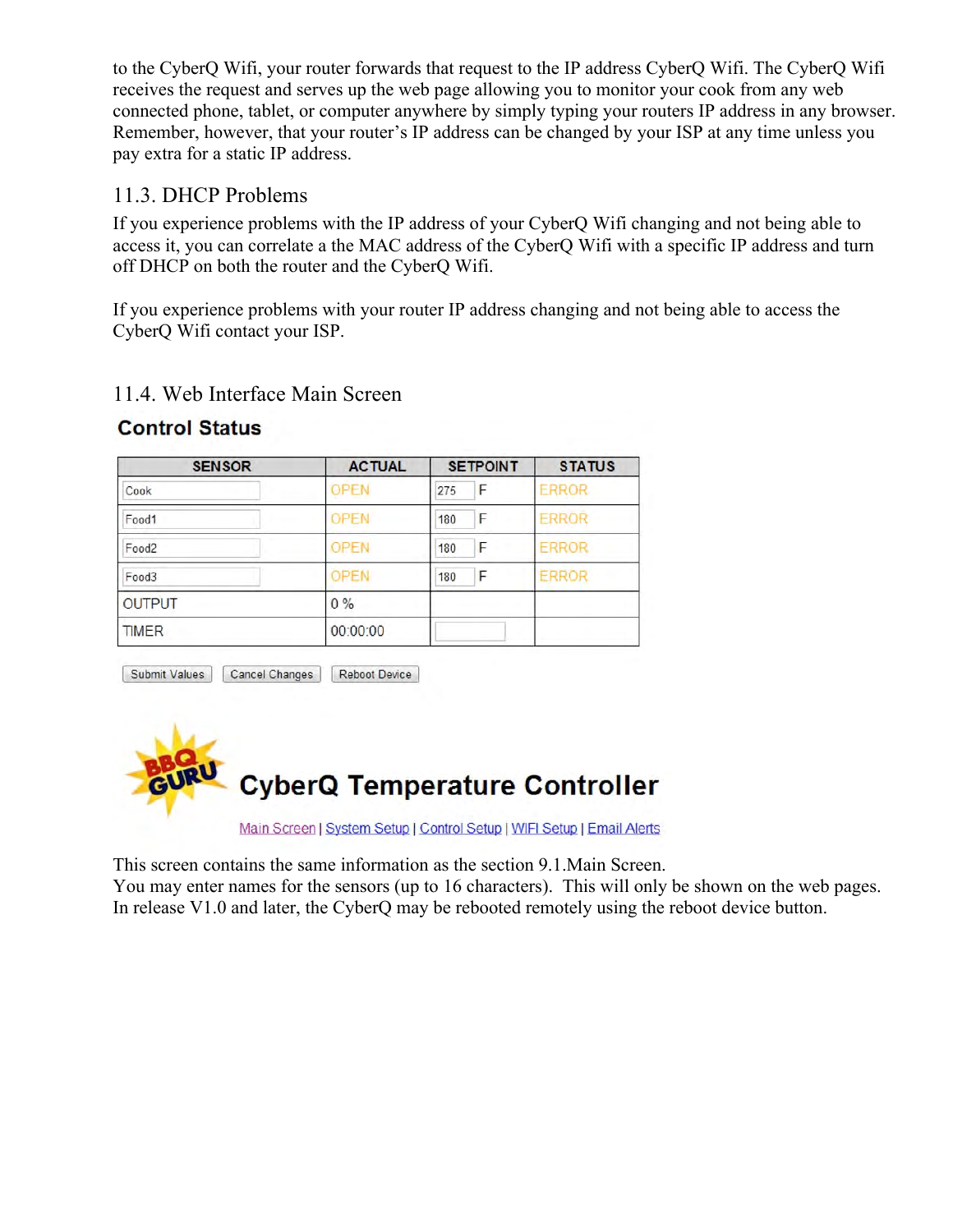## 11.5. Web Interface System Setup Screen

## **System Setup**

| <b>Scrolling</b>     | $Off -$             |
|----------------------|---------------------|
| <b>LCD Backlight</b> | $\%$<br>50          |
| <b>LCD Contrast</b>  | $\frac{0}{0}$<br>10 |
| <b>Units</b>         | $DegF -$            |
| <b>Alarm Beeps</b>   | ٩                   |
| <b>Key Beeps</b>     | On                  |

|  | Submit Values | <b>Cancel Changes</b> | Reboot Device |
|--|---------------|-----------------------|---------------|
|--|---------------|-----------------------|---------------|



Main Screen | System Setup | Control Setup | WIFI Setup | Email Alerts

This screen contains the same information as the section 9.2. System Setup.

11.6. Web Interface Control Setup Screen

#### **Control Setup**

| <b>Cook Hold</b>      | F<br>200                       |  |
|-----------------------|--------------------------------|--|
| <b>Timeout Action</b> | No Action $\blacktriangledown$ |  |
| <b>Alarm Dev</b>      | F<br>50                        |  |
| Ramp                  | Off<br>▼                       |  |
| <b>Open Detect</b>    | On $\sim$                      |  |
| <b>Cyc Time</b>       | 6                              |  |
| <b>Prop Band</b>      | F<br>30                        |  |

**CyberQ Temperature Controller** 

Main Screen | System Setup | Control Setup | WIFI Setup | Email Alerts

This screen contains the same information as the section 9.3. Control Setup Screen.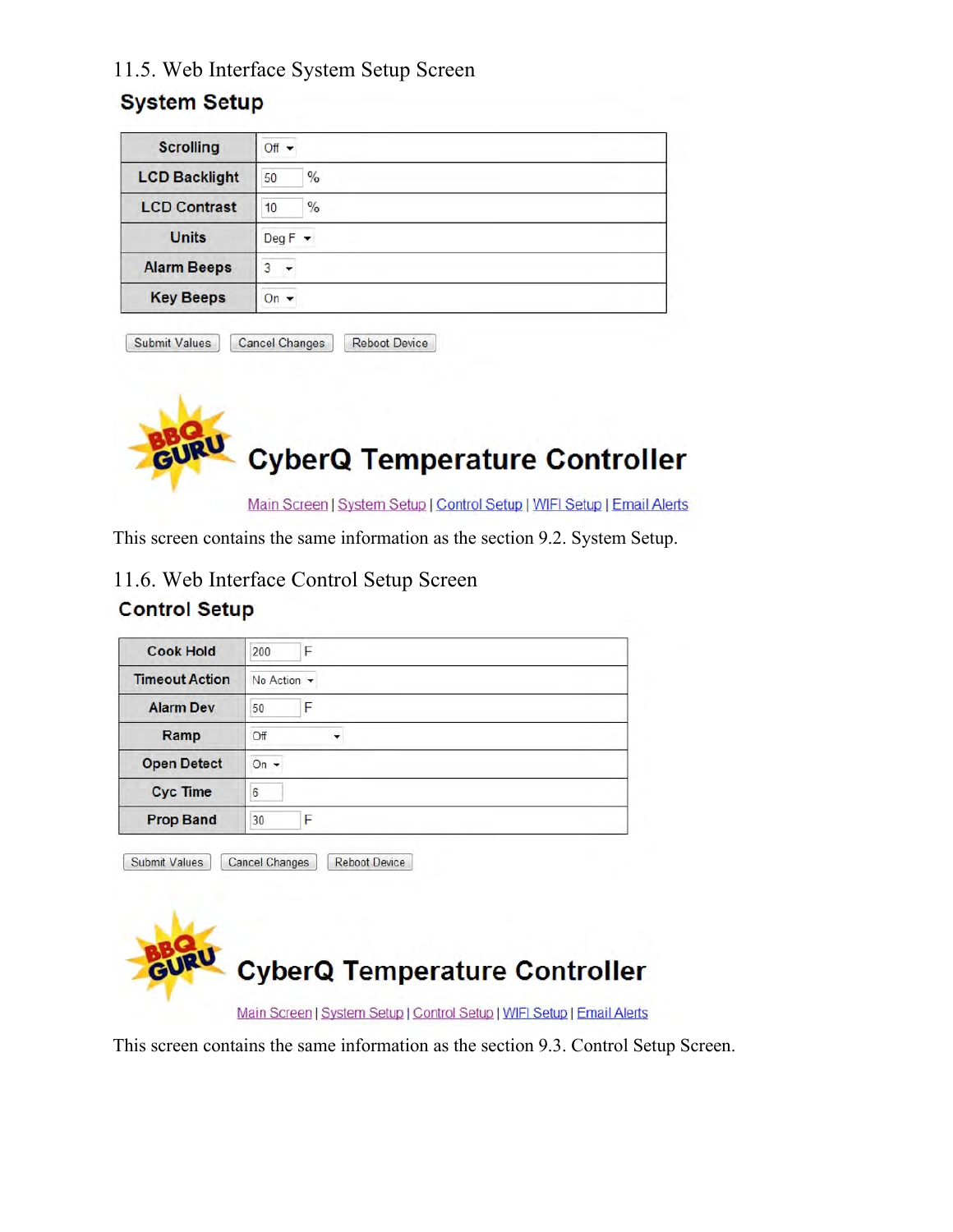## 11.7. Web Interface WiFi Setup Screen

# **WIFI Setup**

| <b>MAC Address</b>                      | 00:1E:C0:13:82:86                                                                                                                                                                       |  |
|-----------------------------------------|-----------------------------------------------------------------------------------------------------------------------------------------------------------------------------------------|--|
| <b>FW Version</b>                       | 1.5.2.49.8                                                                                                                                                                              |  |
| <b>Signal Strength</b>                  | --                                                                                                                                                                                      |  |
| <b>Static IP Address</b>                | 192 168 101 10<br>This is the value used when a.) using infrastructure mode and DHCP client<br>is turned off or b.) using Ad Hoc mode                                                   |  |
| <b>Static Gateway</b><br><b>Address</b> | 192.168.101.1<br>This is the value used when using Infrastructure mode and DHCP client is<br>turned off. Ignored when using Infrastructure mode with DHCP client on or<br>Ad Hoc mode   |  |
| <b>Static Netmask</b><br><b>Address</b> | 255.255.255.10<br>This is the value used when using Infrastructure mode and DHCP client is<br>turned off. Ignored when using Infrastructure mode with DHCP client on or<br>Ad Hoc mode. |  |
| <b>Static DNS Address</b>               | 192.168.101.10<br>This is the value used when using Infrastructure mode and DHCP client is<br>turned off. Ignored when using Infrastructure mode with DHCP client on or<br>Ad Hoc mode. |  |
| <b>WIFI Mode</b>                        | Ad Hoc<br>۰                                                                                                                                                                             |  |
| <b>DHCP Client</b>                      | This is only used in Infrastructure mode. When in Ad Hoc mode, device will<br>act as a DHCP Server and DNS Server.                                                                      |  |
| <b>SSID</b>                             | my CYBERQ Wifi                                                                                                                                                                          |  |
| <b>Encryption</b>                       | WEP40                                                                                                                                                                                   |  |
| Key                                     |                                                                                                                                                                                         |  |
| <b>HTTP Username</b>                    |                                                                                                                                                                                         |  |
| <b>HTTP Password</b>                    | Set either username or password to blank to disable password protection.                                                                                                                |  |
| <b>HTTP Port</b>                        | 80                                                                                                                                                                                      |  |
|                                         | These parameters require a power-cycle.                                                                                                                                                 |  |
| Submit Values                           | Perform WIFI Scan<br><b>Reboot Device</b><br><b>Cancel Changes</b>                                                                                                                      |  |

**CyberQ Temperature Controller** 

Main Screen | System Setup | Control Setup | WIFI Setup | Email Alerts

This screen contains the same information as the section 9.4. WiFi Setup Screen, with a few additions.

#### 11.7.1. HTTP Password Protection

In release V1.0 and later an HTTP password can be entered that will restrict access to unauthorized users. If no username and password are entered, general access to everything is allowed.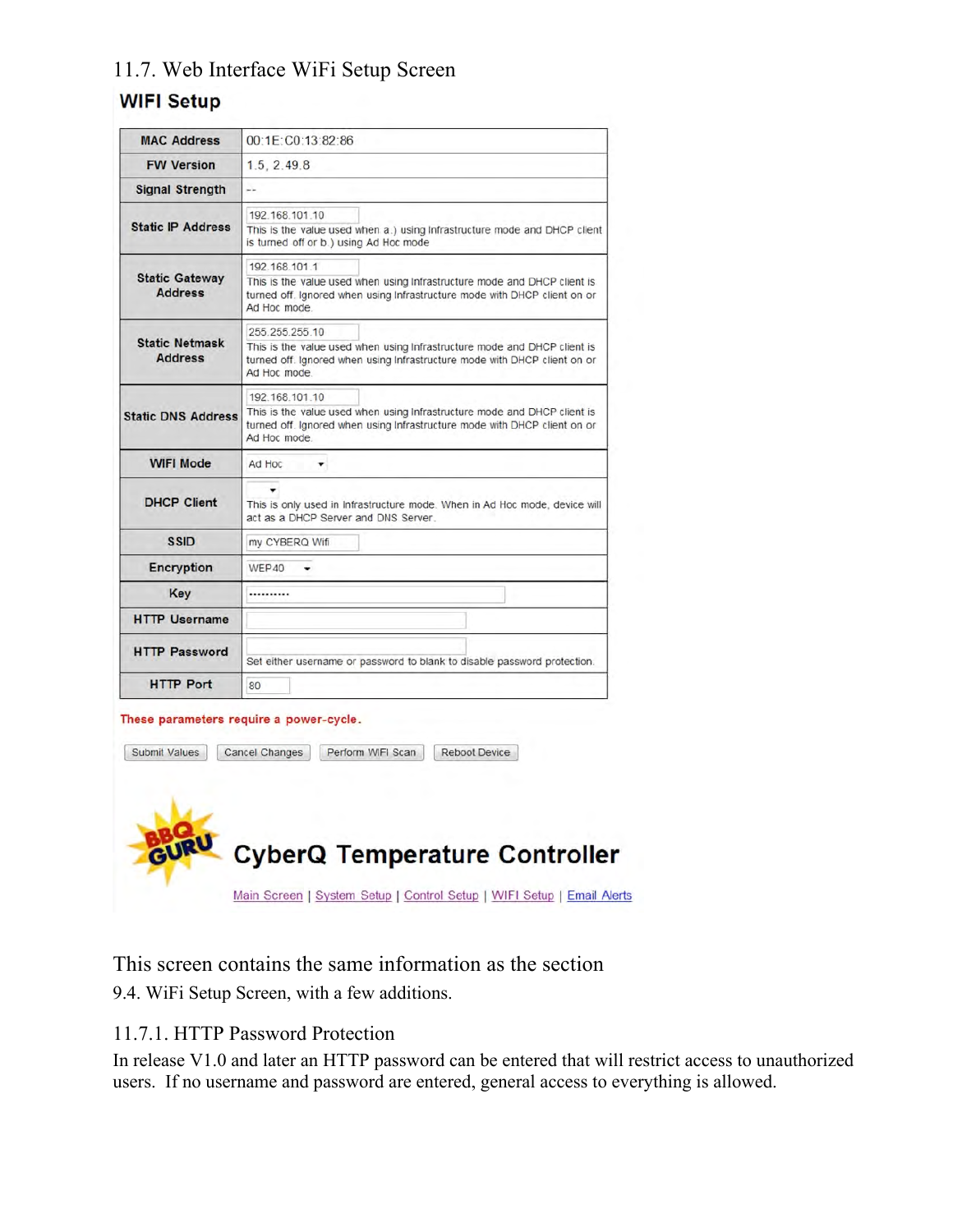## 11.8. Web Interface Email Setup Screen

## **E-Mail Setup**

| <b>SMTP Hostname</b>                             | mail@cybergmail.com                                                                                      |  |
|--------------------------------------------------|----------------------------------------------------------------------------------------------------------|--|
| <b>SMTP TCP Port</b>                             | 587<br>Set to 0 to disable all E-mail functionality. The default port for most SMTP<br>servers is 25.    |  |
| <b>SMTP</b><br>Authentication<br><b>Username</b> | user@cyberqmail.com<br>Leave blank if no authentication needed                                           |  |
| <b>SMTP</b><br>Authentication<br>Password        | <br>Leave blank if no authentication needed                                                              |  |
| <b>Email Recepient</b>                           | johndoe@hotmail.com                                                                                      |  |
| <b>Email From</b>                                | user@cybergmail.com                                                                                      |  |
| <b>Email Subject</b>                             | Temperature Controller Status E-Mail                                                                     |  |
| <b>Email Alert Interval</b><br>(minutes)         | 1<br>Set to 0 to turn off alarm interval. If alarm interval is off, only alarms will<br>cause an e-mail. |  |
| <b>Email Now</b>                                 | Form must be submitted with this checked for e-mail to be sent now.                                      |  |

## **Status**

| <b>Email Attempts</b>          |   |
|--------------------------------|---|
| <b>Email Success</b>           | U |
| Minutes since last<br>try      |   |
| Minutes since last<br>interval |   |

#### These parameters require a power-cycle.

| Submit Values | Reboot Device<br><b>Cancel Changes</b>                                 |  |
|---------------|------------------------------------------------------------------------|--|
|               |                                                                        |  |
|               | <b>CyberQ Temperature Controller</b>                                   |  |
|               | Main Screen   System Setup   Control Setup   WIFI Setup   Email Alerts |  |

CyberQ Wifi Email Alert Setup Instructions:

NOTE:

- This feature works only in infrastructure mode, when connected to the internet.
- 1) You must be in infrastructure mode and connected to a router to use email alerts
- 2) Open the CyberQ Wifi email setup webpage
- 3) Fill out the fields as per the image / information below
- 4) Set the email alert interval. This will determine how often you receive emails. Set to 0 to turn off email alerts.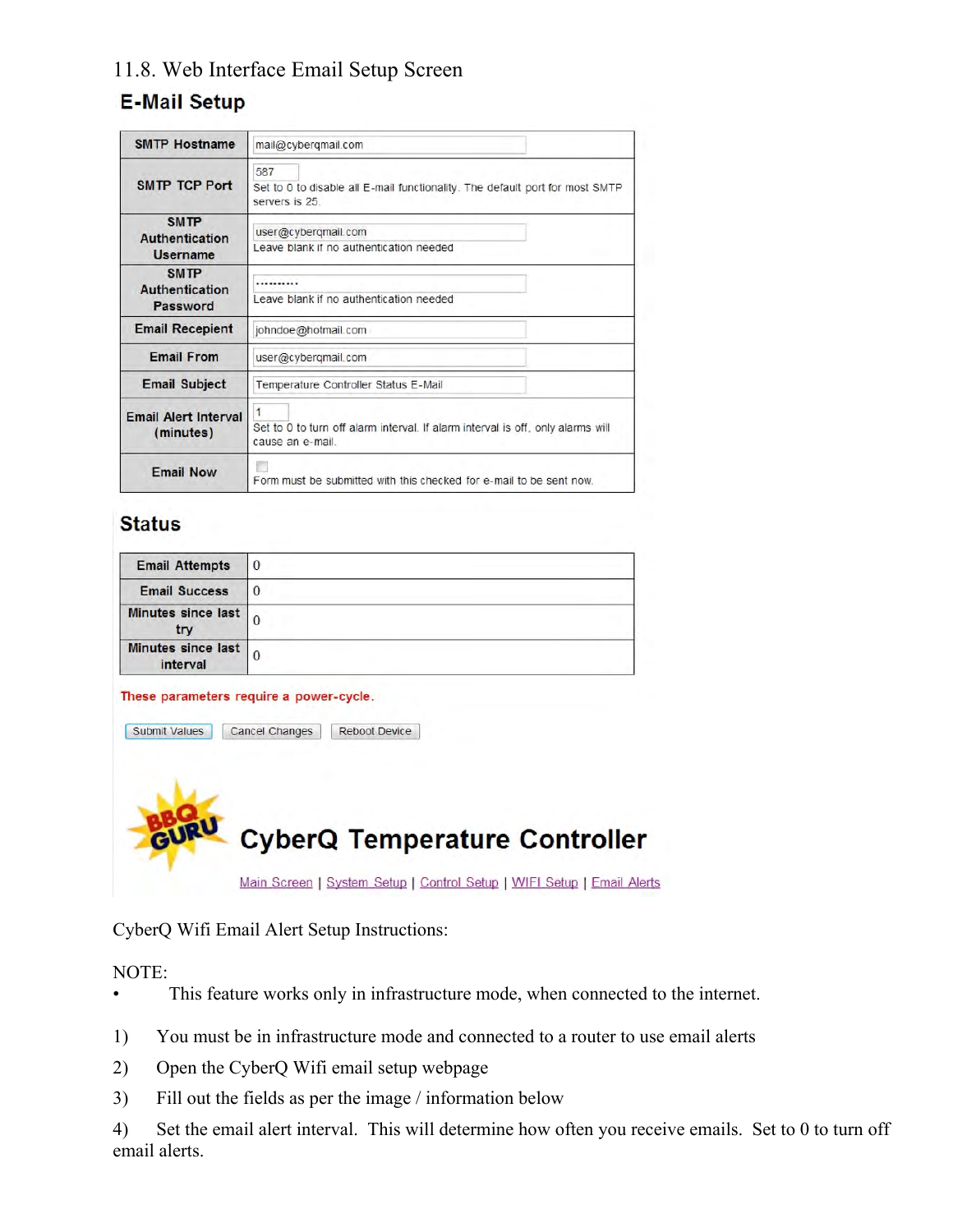SMTP Hostname: mail.cyberqmail.com

SMTP TCP Port: 587

SMTP Auth. Username: user@cyberqmail.com

SMTP Auth. Password: 1234abcdef

Email Recipient: johndoe@hotmail.com is just an example (this is the email address you want to receive the emails at)

Email From:  $user@cyberqmail.com$  This screen is not available in the local user setup.

The email Alert Interval can be set from 0-999 minutes.

The email will be sent in the form of the following text: Alarm: Cook Low Deviation Cook Temp: 250 F Food 1 Temp: 123 F Food 2 Temp: 145 F Food 3 Temp: 153 F Output: 55% Timer: 14:00:00

11.9. Sending Emails to your cell phone as text:

Here are the steps for sending an email to your phone.

You will need: the company that handles your cell phone service, the cell phone number, and the email extension of the cell phone service provider.

Now you can determine the email address. The email address will be the cell phone number followed by the carrier extension. An example email address would be  $8565551111@$ vtext.com for cell phone number 856-555-1111 with Verizon Wireless as a service provider. Some of the more popular cell phone carrier extensions are listed below. The extension can be obtained from your service provider.

Some examples are: Verizon Wireless: (cell#)@vtext.com AT&T: (cell#)@txt.att.net T-Mobile: (cell#)@tmomail.net Sprint: (cell#)@messaging.sprintpcs.com

A better way to receive email alerts on your phone is to check the email address specified in email alerts with a web-enabled phone.

## **12. Application Developer Information – XML Interfaces**

In V1.0 and later the following .xml interfaces are provided for ease of interfacing to apps: status.xml – real-time updates of temp/time data.

all.xml - this is similar to status.xml but has more sensor info (names and setpoints). These values are not present in status.xml to keep the execution of status.xml low.

config.xml - this is similar to all.xml but adds all user configurable values.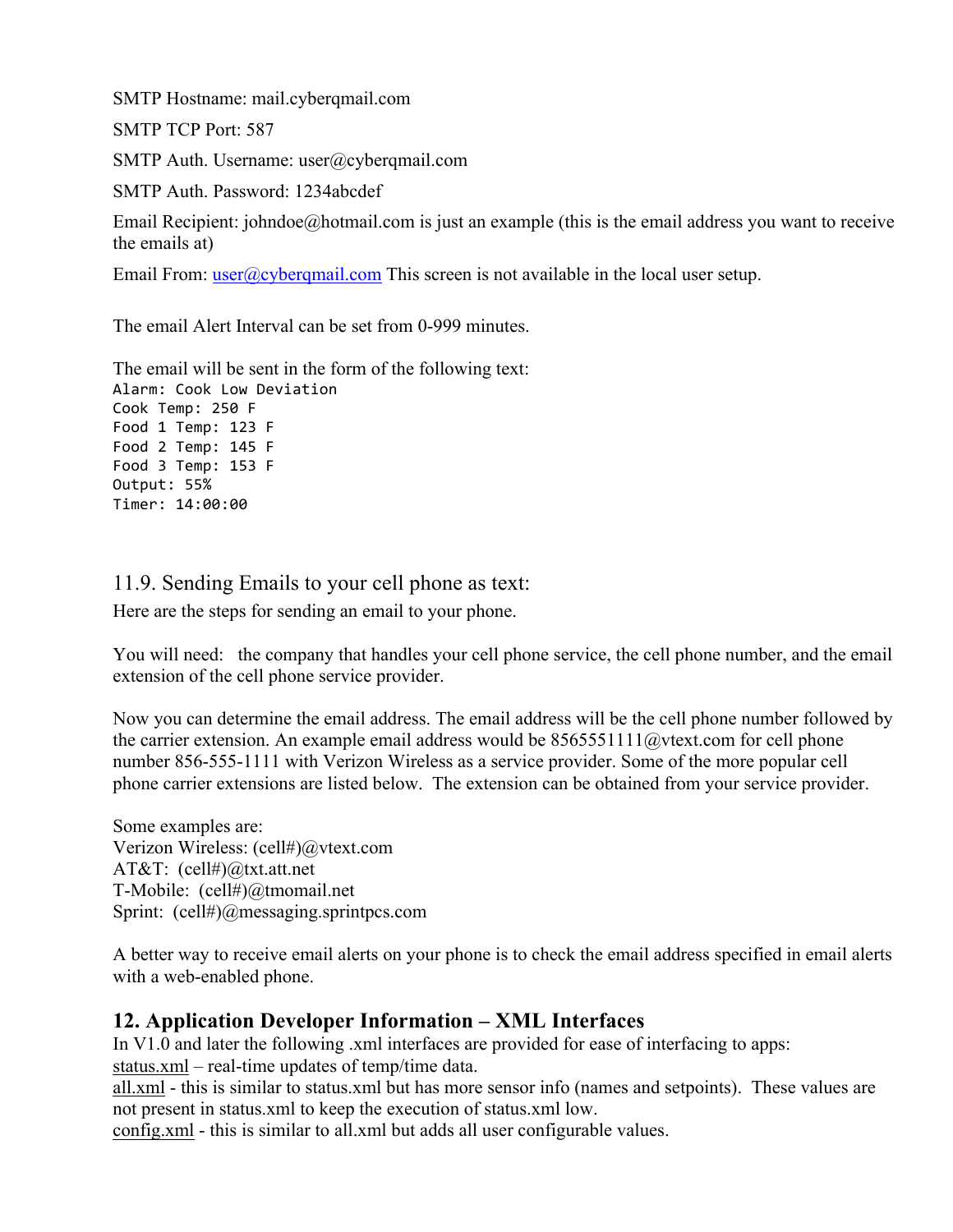12.1. status.xml alarm values

| Alarm<br>Value | <b>Status</b><br><b>Description</b> | <b>Applies to</b>         |
|----------------|-------------------------------------|---------------------------|
| 0              | OK.                                 | All                       |
|                | <b>HIGH</b>                         | cook status only          |
| $\mathfrak{D}$ | LOW                                 | cook status only          |
| 3              | <b>DONE</b>                         | food status only          |
| 4              | <b>ERROR</b>                        | cook and food status only |
|                | <b>HOLD</b>                         | timer status only         |
| 6              | <b>ALARM</b>                        | timer status only         |
|                | <b>SHUTDOWN</b>                     | timer status only         |

## **13. Connections**

The connections from left to right at the bottom of the control are: COOK (Pit) Sensor, Food1 Sensor, Food2 Sensor, Food3 Sensor, Fan, +12V Power.

## **14. Building a Proper Fire for Good Control**

How you build the fire in your pit is critical for good control, especially at low temperatures. Stack the charcoal inside your pit so it's shaped like a pyramid, small at the top and large at the bottom. Light the fire by lighting a few coals at the top. Do not over-fire the charcoal or light it at the bottom, because this will only translate into startup overshoot and over-firing. Some overshoot is normal and it may take a while for the fire to stabilize.

## 14.1. Eliminating Large Fluctuations in the Pit Temperature

Normally the CyberQ WiFi will be able to adjust the airflow via the blower to deliver precise control and no damper adjustment will be required. If the pit has become over fired or if you built the fire too big, you may see large temperature swings (+/- 10 deg or more). To eliminate this you may need to restrict the airflow by adjusting the blower damper. A good rule of thumb is that if you see large temperature swings, try closing the damper to half the current setting; the pit should stabilize within 10- 15 minutes after adjustment.

## 14.2. To Extinguish the Pit

If there is fuel left over from the cook, you can save this fuel by closing off any open dampers or removing the blower and plugging the inducer sleeve opening with a kill plug. This should put the fire out in about 30-45 min.

## **15. Firmware Updates (DIFFICULTY: INTERMEDIATE)**

Firmware updates are accomplished using TFTP (trivial file transfer protocol). Firmware updates are supplied in the form of two files tcimage.bin (web pages) and tcboot.bin (firmware). Before performing firmware updates, please make note of your wifi, email and any other critical settings.

#### **PC Users Firmware Update in Adhoc Mode (Recommended)**

Here are the Firmware update steps:

- 1. Reset the CyberQ Wifi to Factory defaults by holding down all four arrow keys until the display shows "RESETTING EEPROM".
- 2. Connect to the control via adhoc mode from your PC.
- 3. If using Windows 7 or Vista you have to enable TFTP: open Control Panel > Programs and Features > click Turn Windows features on or off in left side > enable Client Telnet and Client TFTP then click in OK.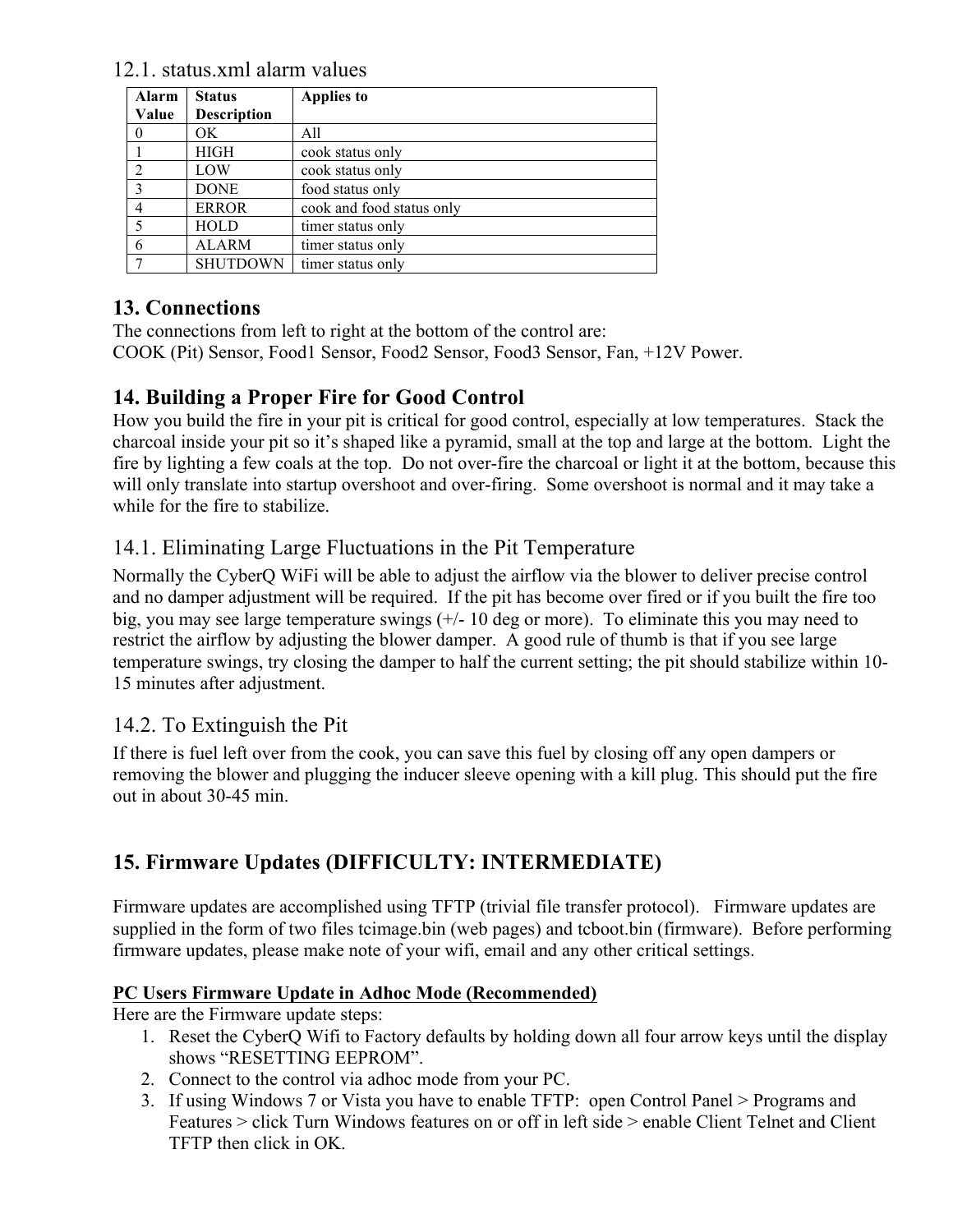- 4. Go to a command prompt to invoke the TFTP commands: To get to a command prompt on a Windows XP computer go to Start > Programs > Accessories > Command Prompt. On Windows Vista or 7 go to the start menu and search on command prompt.
- 5. \*Upload the controller web pages to the CyberQ Wifi: >tftp –i 192.168.101.10 put tcimage.bin (your ip address may differ)
- 6. \*Upload the controller firmware to the CyberQ Wifi: >tftp –i 192.168.101.10 put tcboot.bin (your ip address may differ)
- 7. The controller may reset after the firmware update. You may have to reconnect to the adhoc network.
- 8. If you do not receive a time out message, you have successfully updated the controller.

#### **PC Users Firmware Update in Infrastructure Mode (Advanced)**

Here are the Firmware update steps:

- 1. Connect to the control from your PC.
- 2. If using Windows 7 or Vista you have to enable TFTP: open Control Panel > Programs and Features > click Turn Windows features on or off in left side > enable Client Telnet and Client TFTP then click in OK.
- 3. Go to a command prompt to invoke the TFTP commands: To get to a command prompt on a Windows XP computer go to Start > Programs > Accessories > Command Prompt. On Windows Vista or 7 go to the start menu and search on command prompt.
- 4. \*Upload the controller web pages to the CyberQ Wifi: >tftp –i 192.168.101.10 put tcimage.bin. (your ip address may differ)
- 5. \*Upload the controller firmware to the CyberQ Wifi: >tftp –i 192.168.101.10 put tcboot.bin (your ip address may differ)
- 6. The controller may reset its settings after the firmware update, you may have to re-enter your network information again to reconnect to the network.
- 7. If you do not receive a time out message, you have successfully updated the controller.

\*Both of these files are supplied by The BBQ Guru and must reside in the same folder as the command prompt location.

#### **MAC OS X Users**

Mac OSX also has a command line TFTP Client. To update the firmware follow the same steps as for PC users, but skip steps 3 and 4 (adhoc mode instructions). You will use the OSX terminal application to get to the command prompt.

 $>$  tftp 192.168.101.10 (or your CyberQ ip address) tftp> binary tftp> timeout 60 tftp> put tcimage.bin tftp> put tcboot.bin tftp> quit

## **16. Contact THE BBQ GURU**

THE BBQ GURU Therm-Omega-Tech, Inc. 357 Ivyland Road Warminster PA. 18974-2205 www.thebbqguru.com Email: customerservice@thebbqguru.com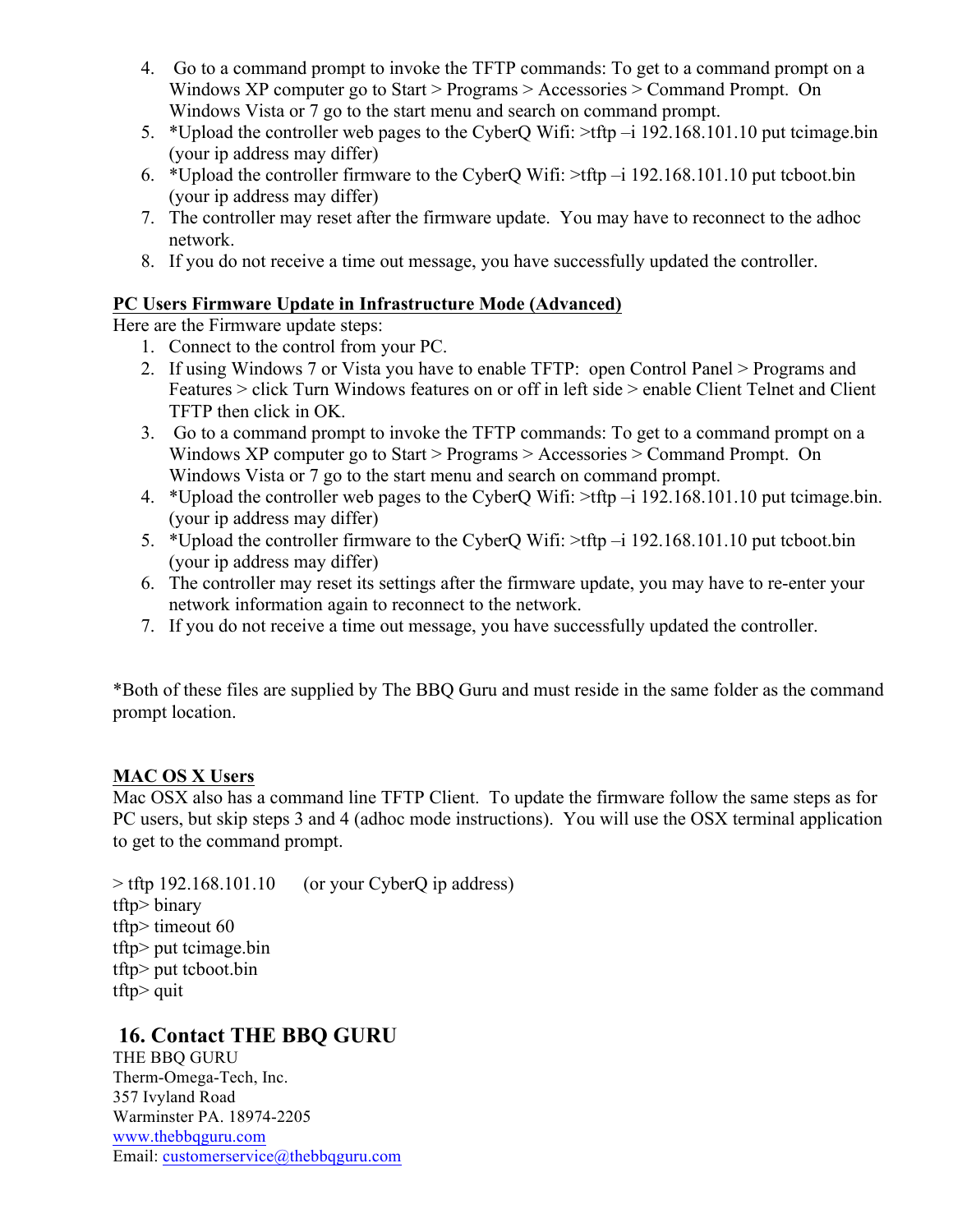## **17. WiFi Specifications**

Under ideal conditions with no obstructions the CyberQ Wifi can achieve a range of up to 1000 ft (line of site outdoors). Indoors, the range in unpredictable and depends greatly on the building construction. The indoor range is typically 50-150 feet.

The CyberQ Wifi Contains Transmitter Module FCC ID:W7OZG2100-ZG2101 Radio regulation certification for United States (FCC), Canada (IC), Europe (ETSI) and Japan (ARIB) 2.4 GHz, IEEE Std. 802.11b™, Wi-Fi® certified (WFA ID: WFA7150)

The Wi-Fi components in this product have been certified under Wi-Fi 802.11 withWPA2, WPA, and WEP System Interoperability ASD Model Test Plan with Test Engine For IEEE 802.11a, b and g Devices (Version 1.0).

## **18. FAQ's**

18.1. My Computer shows I am connected to the CyberQ WiFi, but I can't view the webpages?

- 1. If you are in adhoc mode, only one client is allowed access at a time. To get access, reset the CyberQ WiFi by holding down the MODIFY/ENTER Key and try again from the new client.
- 2. Double check the CyberQ WiFi's ip address.
- 3. Interference Other 2.4GHz such as cordless phones and wireless networked devices may cause interference with the CyberQ WiFi and prevent a reliable connection. It is the customer's responsibility to diagnose the source of the interference and determine which devices need to be turned off or eliminated from the installation.

#### 18.2. How do I change the Name (SSID) and Password (KEY) for my CyberQ WiFi?

There are two methods; from the web interface or from the front panel keys.

#### **Web Interface:**

- 1. Connect using adhoc mode, enter the CyberQ's IP address in your browser.
- 2. Click on the WiFi setup tab.
- 3. Change the SSID and the KEY entries.
- 4. Press and hold the MODIFY/ENTER key on the front panel to reset.

#### **Front Panel Keys:**

- 1. Hold down UP and DOWN until SYSTEM SETUP is displayed.
- 2. Press RIGHT until you see WIFI SETUP.
- 3. Press DOWN until SSID is displayed.